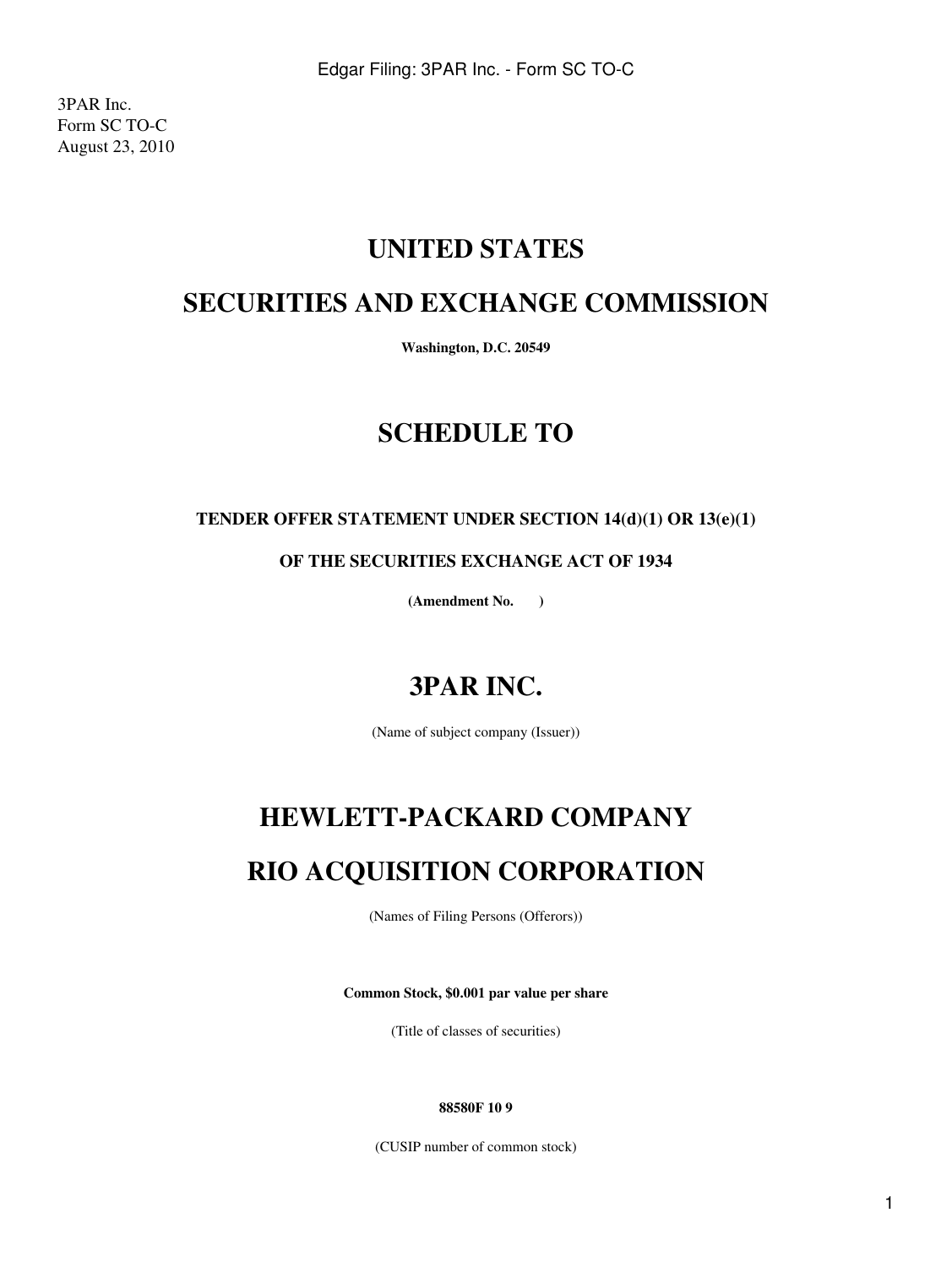x Check the box if the filing relates solely to preliminary communications made before the commencement of the tender offer.

# Edgar Filing: 3PAR Inc. - Form SC TO-C

**Paul T. Porrini**

**Vice President, Deputy General Counsel & Assistant Secretary**

**Hewlett-Packard Company**

**3000 Hanover Street**

**Palo Alto, California 94304**

**(650) 857-1501**

(Name, address, and telephone number of person authorized to receive notices and communications on behalf of filing persons)

**Copies to:**

**Christopher E. Austin**

**Benet J. O Reilly** 

**Cleary Gottlieb Steen & Hamilton LLP**

**One Liberty Plaza New York, New York 10006 (212) 225 2000**

**Vice President and Associate General Counsel**

**Hewlett-Packard Company**

**3000 Hanover Street**

**Palo Alto, California 94304**

**(650) 857-1501**

#### **CALCULATION OF FILING FEE**

\* A filing fee is not required in connection with this filing as it relates solely to preliminary communications made before the commencement of

**Transaction Valuation\* Amount of Filing Fee\* Not applicable\* Not applicable\***

a tender offer.

o Check the box if any part of the fee is offset as provided by Rule  $0-11(a)(2)$  and identify the filing with which the offsetting fee was previously paid. Identify the previous filing by registration statement number, or the form or schedule and the date of its filing.

| Form of Registration No.:<br>N/A<br>Date Filed: | <b>Amount Previously Paid:</b> | N/A | <b>Filing Party:</b> | N/A |
|-------------------------------------------------|--------------------------------|-----|----------------------|-----|
|                                                 |                                |     |                      | N/A |

**David Ritenour**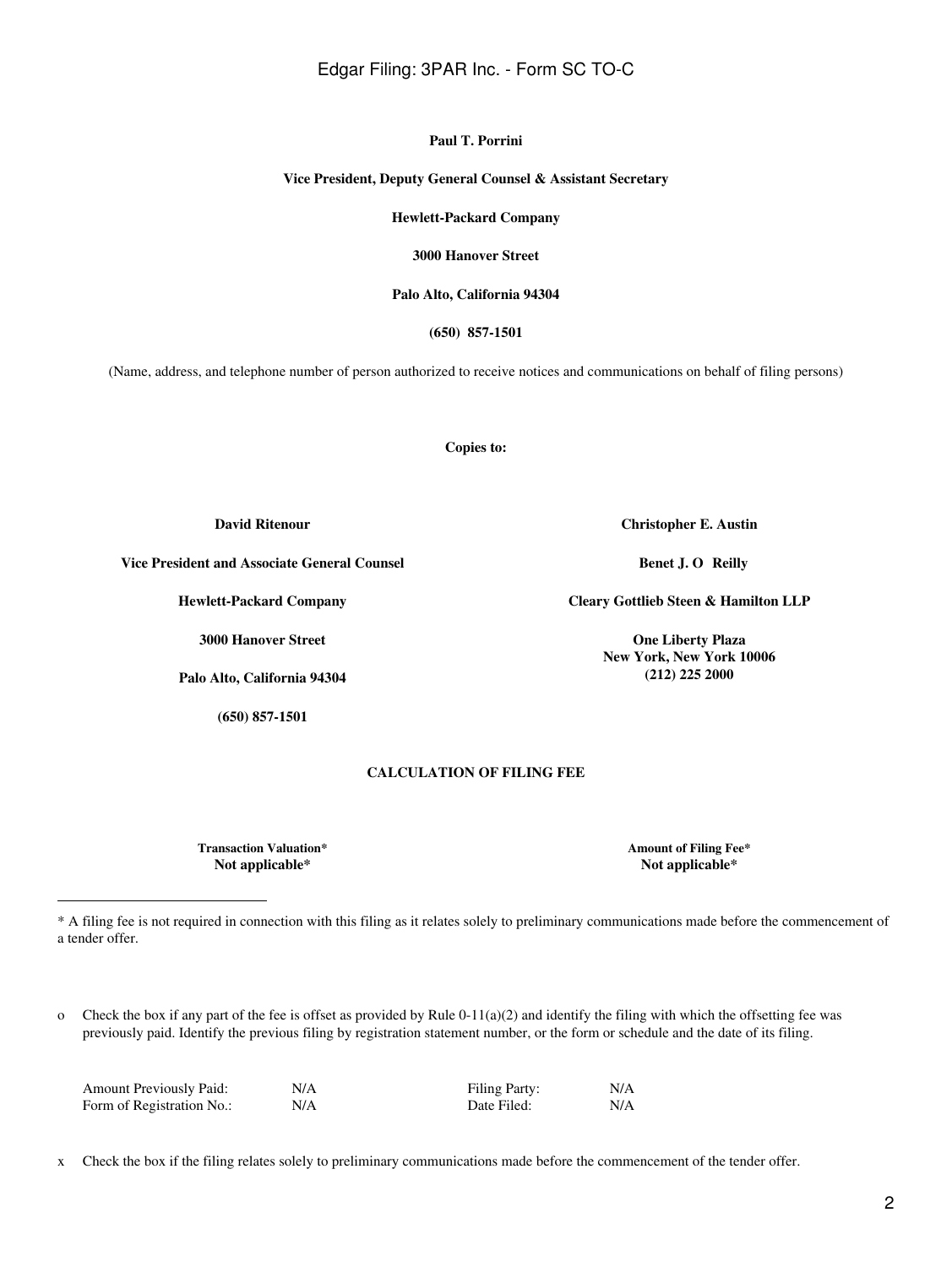Check the appropriate boxes below to designate any transactions to which the statement relates:

| X | third party tender offer subject to Rule 14d-1  |
|---|-------------------------------------------------|
|   | issuer tender offer subject to Rule 13e-4       |
|   | going private transaction subject to Rule 13e-3 |
|   | amendment to Schedule 13D under Rule 13d-2      |

Check the following box if the filing is a final amendment reporting the results of the tender offer: o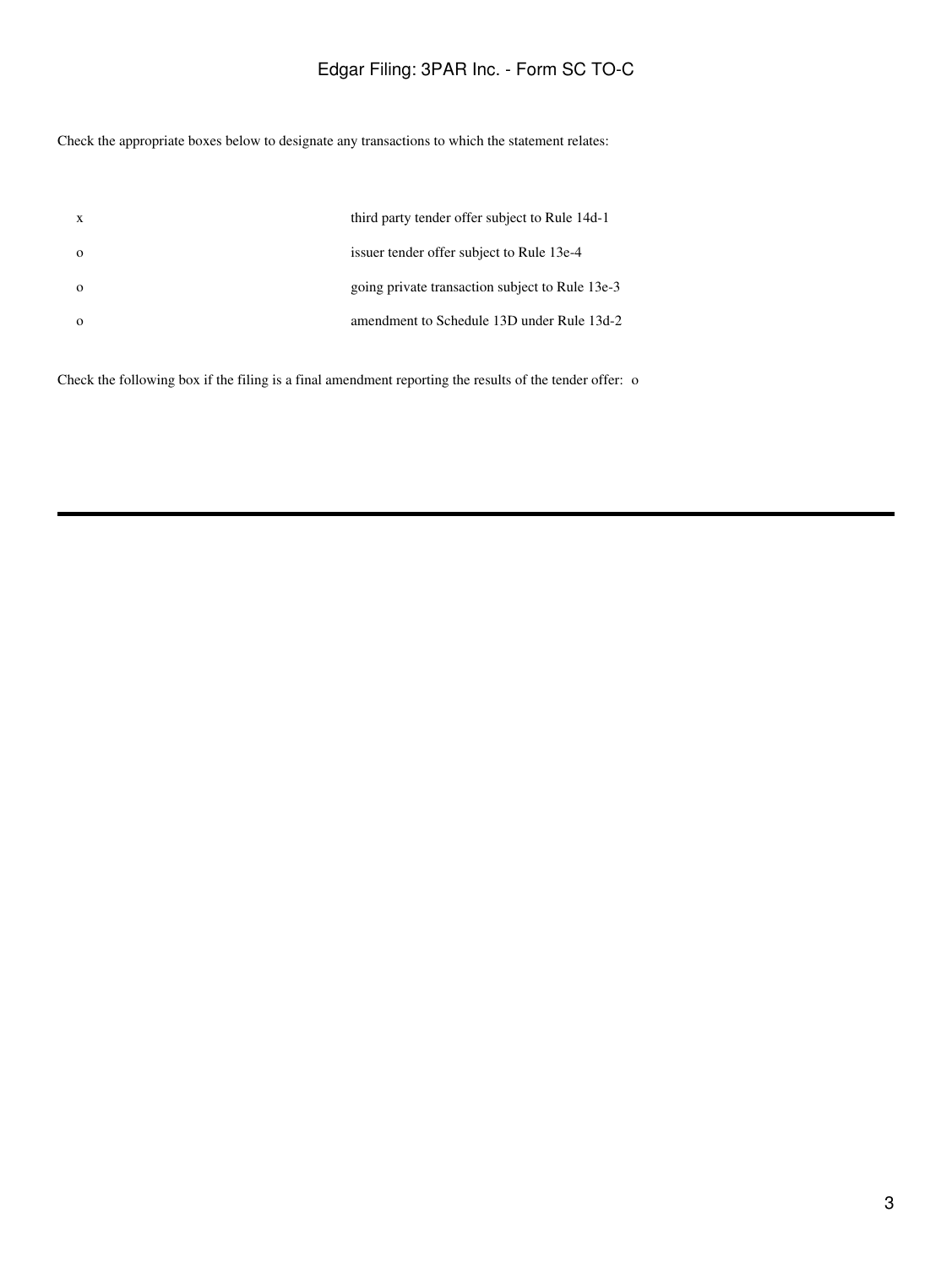# FREQUENTLY ASKED QUESTIONS

# HP Proposes to Acquire 3PAR for \$24 per Share in Cash

#### **Deal Rationale**

### **What is HP announcing?**

- HP proposed today to acquire 3PAR Inc. for \$24.00 per share.
- o The all-cash proposal represents a 33.3 percent premium above the current offer by Dell.
- o The proposal qualifies as a Superior Proposal under 3PAR s existing merger agreement.
- The transaction has been approved by HP s Board of Directors.

• Once approved by 3PAR s Board, HP expects the deal to close by the end of the calendar year.

#### Editorial Contacts

Gina Tyler, HP

+1 650 704 8646

The addition of 3PAR s next generation storage architecture will accelerate HP s winning Converged Infrastructure strategy in key markets and will bolster HP s ability to deliver the highest levels of performance, efficiency and scalability to customers worldwide. Converged Infrastructure is delivering the data center of the future, enabling customers to innovate and respond rapidly to market demands.

corpmediarelations@hp.com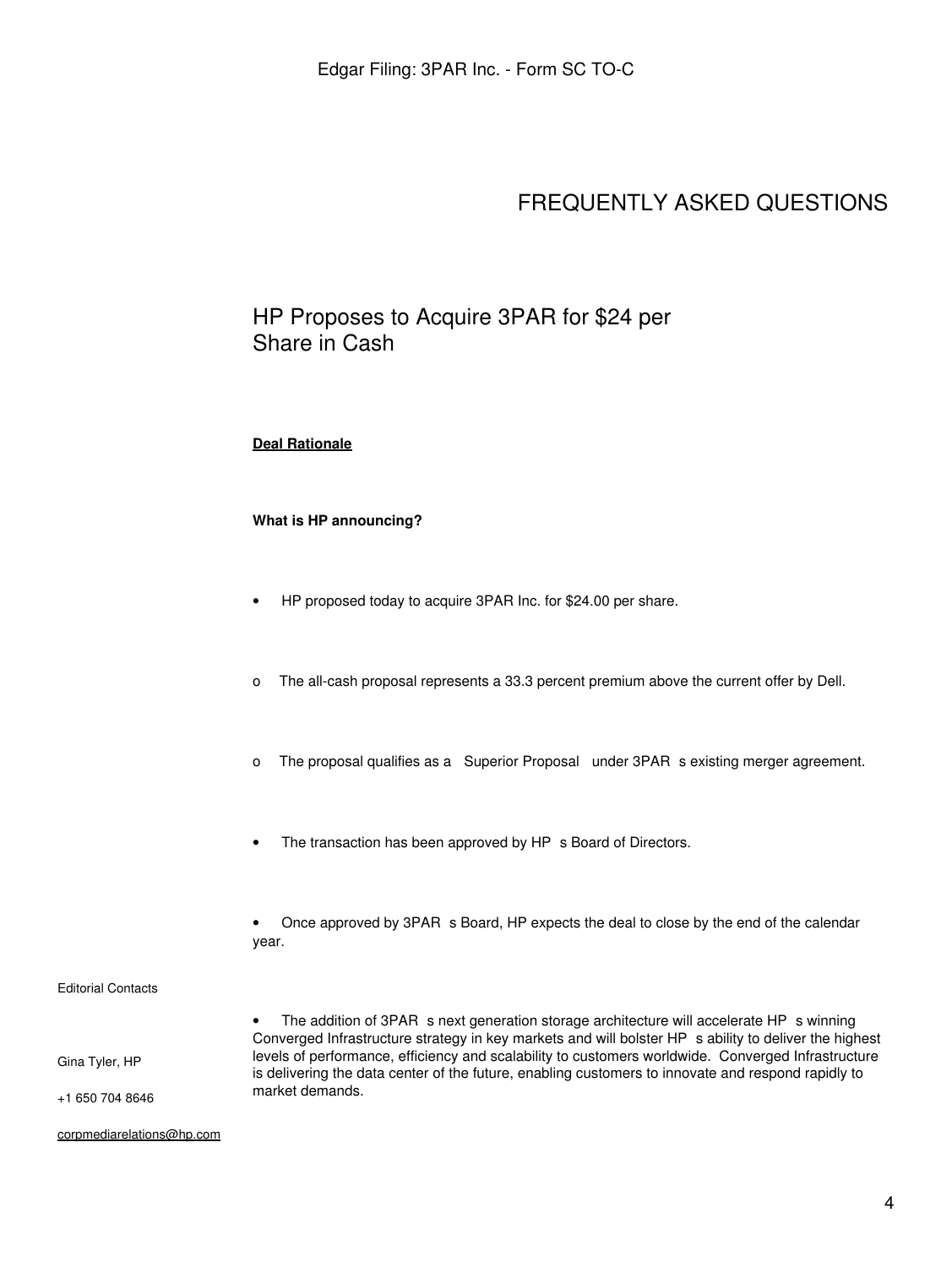| Rachel Decker, HP                    | HP is uniquely positioned to capitalize on 3PAR s innovative storage solutions by utilizing our<br>global reach and superior routes to market to deliver 3PAR s innovative storage solutions to<br>enterprise customers worldwide.                                                                      |
|--------------------------------------|---------------------------------------------------------------------------------------------------------------------------------------------------------------------------------------------------------------------------------------------------------------------------------------------------------|
| +1 202 904 7508                      |                                                                                                                                                                                                                                                                                                         |
| corpmediarelations@hp.com            | Why is HP proposing to acquire 3PAR?                                                                                                                                                                                                                                                                    |
| Mary Camarata, HP<br>+1 408 644 0547 | The addition of 3PAR s next generation storage architecture will accelerate HP s winning<br>Converged Infrastructure strategy in key markets and will bolster HP s ability to deliver the highest<br>levels of performance, efficiency and scalability to customers worldwide. Converged Infrastructure |
| mary.camarata@hp.com                 | is delivering the data center of the future, enabling customers to innovate and respond rapidly to<br>market demands.                                                                                                                                                                                   |
| <b>HP Media Hotline</b>              | HP is uniquely positioned to capitalize on 3PAR s innovative storage solutions by utilizing our<br>$\bullet$                                                                                                                                                                                            |
| +1 866 266 7272                      | global reach and superior routes to market to deliver 3PAR s innovative storage solutions to<br>enterprise customers worldwide.                                                                                                                                                                         |
| www.hp.com/go/newsroom               |                                                                                                                                                                                                                                                                                                         |
| Hewlett-Packard Company              | HP s products are already certified to work with 3PAR s technology, enabling HP to bring<br>3PAR s storage systems to market immediately.                                                                                                                                                               |
| 3000 Hanover Street                  |                                                                                                                                                                                                                                                                                                         |
| Palo Alto, CA 94304                  |                                                                                                                                                                                                                                                                                                         |
| www.hp.com                           |                                                                                                                                                                                                                                                                                                         |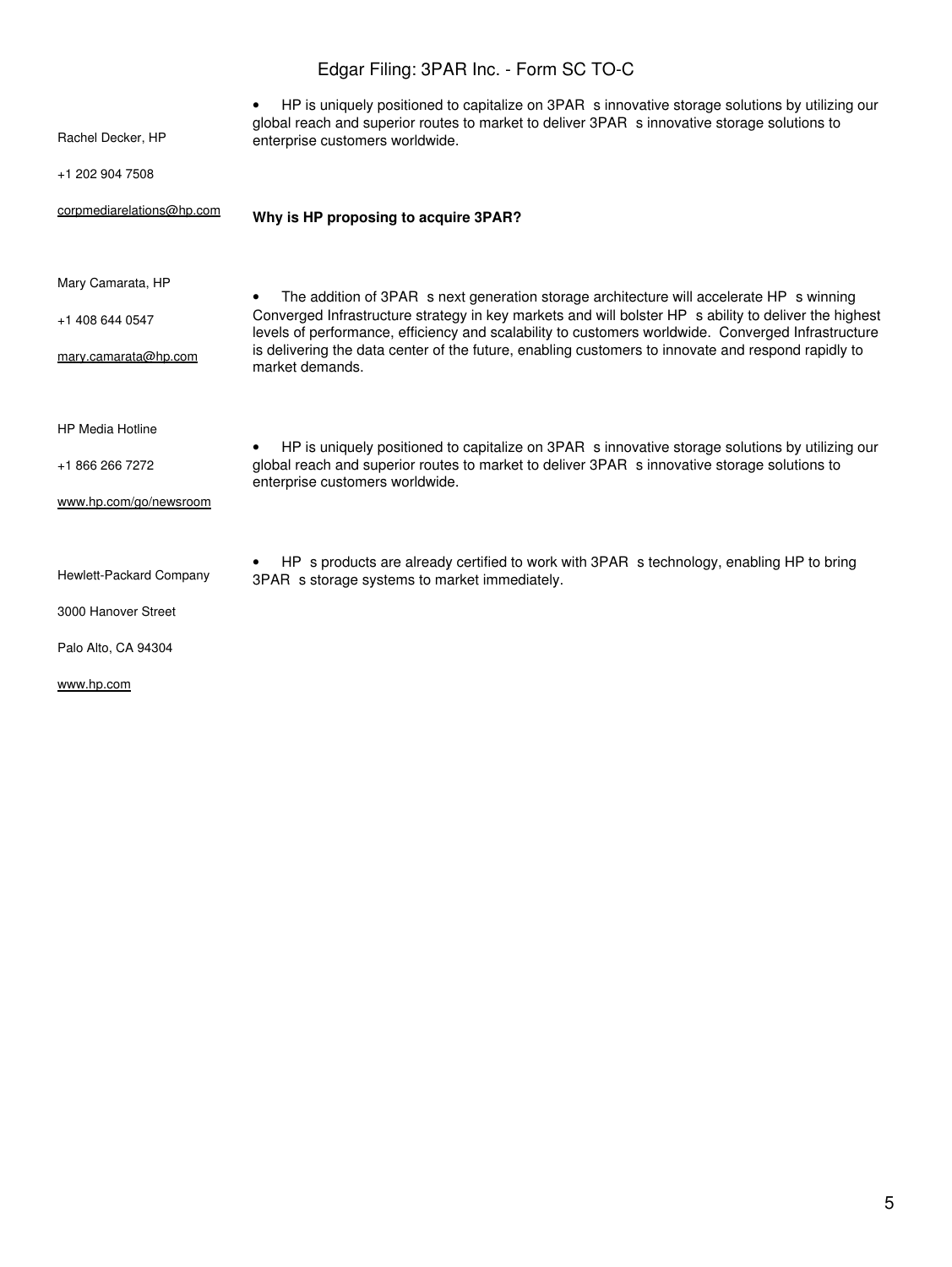#### **How will HP benefit from this transaction?**

The addition of 3PAR s next generation storage architecture will accelerate HP s winning Converged Infrastructure strategy and will bolster HP s ability to deliver the highest levels of performance, efficiency and scalability to customers worldwide. Converged Infrastructure is delivering the data center of the future, enabling customers to innovate and respond rapidly to market demands.

• 3PAR expands HP s footprint in additional storage markets, allowing HP to capitalize on emerging cloud and scale-out computing models.

#### **How will 3PAR benefit from this transaction?**

- HP s proposal offers significantly superior value to 3PAR s shareholders.
- o The all-cash proposal represents a 33.3 percent premium above the current offer by Dell.
- o The offer qualifies as a Superior Proposal under 3PAR s existing merger agreement.

• HP is uniquely positioned to capitalize on 3PAR s innovative storage solutions by utilizing our global reach and superior routes to market to deliver 3PAR s innovative storage solutions to enterprise customers worldwide.

HP s products are already certified to work with 3PAR s technology, enabling HP to bring 3PAR s storage systems to market immediately.

#### **Why is the HP offer in the best interest for 3PAR shareholders?**

• HP s proposal offers significantly superior value to 3PAR s shareholders.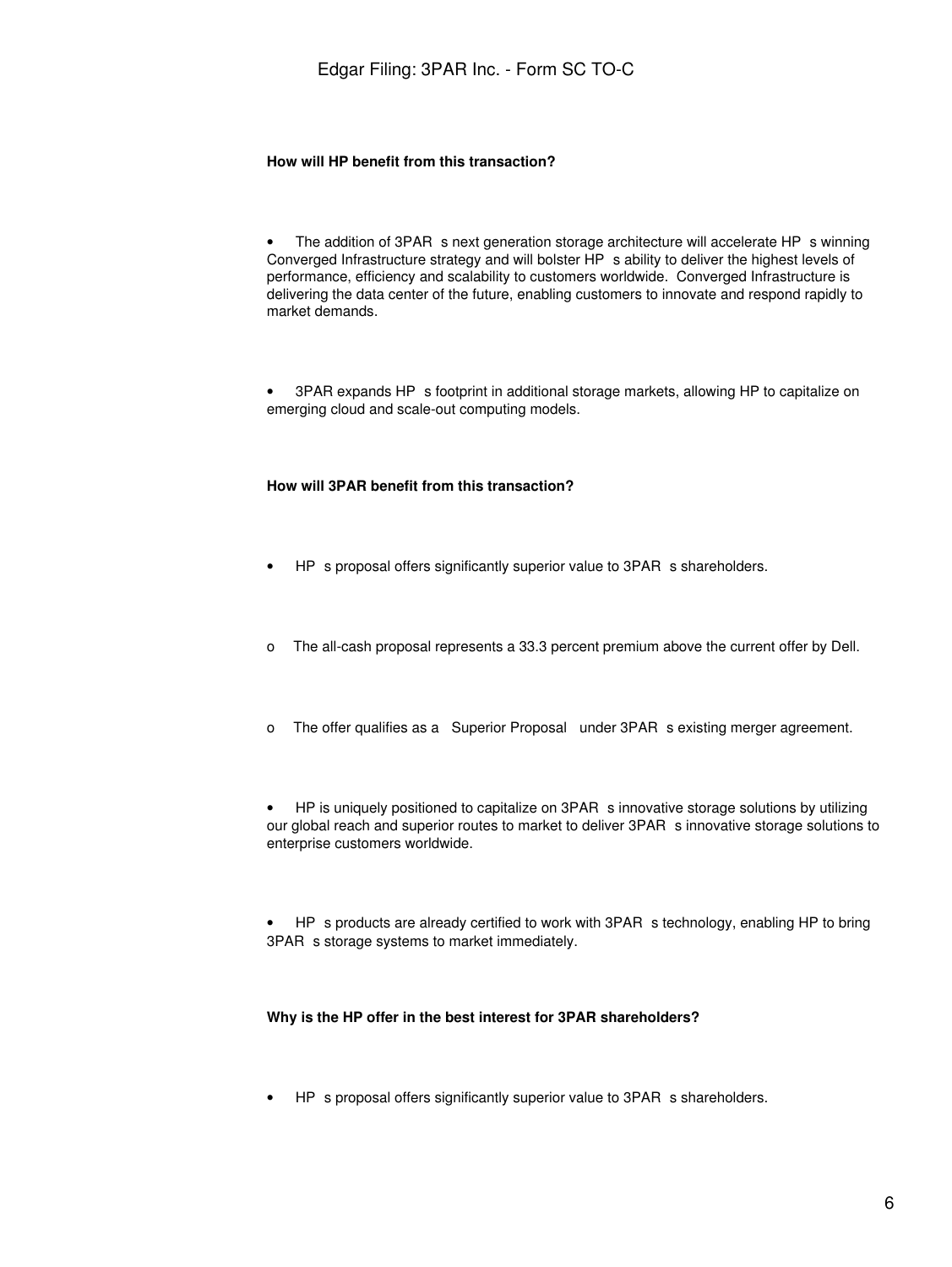- o The all-cash proposal represents a 33.3 percent premium above the current offer by Dell.
- o The offer clearly qualifies as a Superior Proposal under 3PAR s existing merger agreement.

### **Why 3PAR? Did HP consider other targets?**

• HP s Board regularly evaluates acquisition opportunities in an effort to enhance shareholder value, and we are confident HP is uniquely positioned to execute this transaction and create value by capitalizing on our global reach, complementary product portfolio and shared commitment to innovation.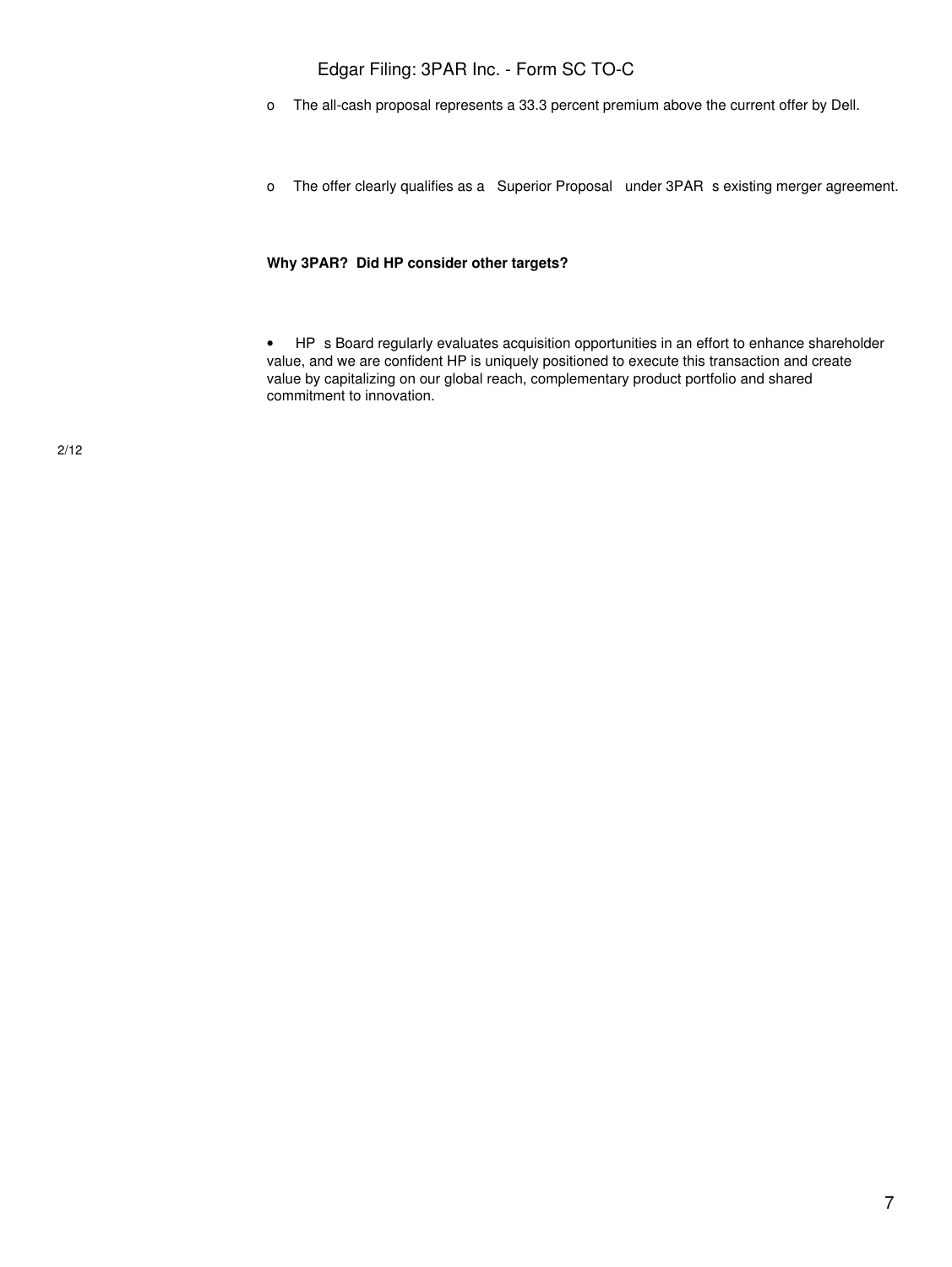#### **How does the acquisition fit into HPs broader Converged Infrastructure strategy?**

• Converged Infrastructure is delivering the data center of the future, enabling customers to innovate and respond rapidly to market demands.

The addition of 3PAR s next generation storage architecture will accelerate HP s winning Converged Infrastructure strategy in key markets and will bolster HP s ability to deliver the highest levels of performance, efficiency and scalability to customers worldwide.

#### **Is this acquisition intended to fill a gap in your existing portfolio?**

• Our ESS portfolio and networking business are strong. This is about increasing our momentum.

We have invested in the storage business. We have added to our management team, increased R&D spending and increased our offerings to market.

• Financially, we grew ESS 19% last quarter with double-digit year-over-year revenue growth across every region. Procurve was up 42% year over year during that same period. At the same time, we expanded ESS operating margins by 210 basis points.

We look at 3PAR as a nice complement to our current storage portfolio. It expands HP s footprint in additional storage markets, allowing HP to capitalize on emerging cloud and scale-out computing models.

#### **Does 3PAR give HP all that is needed to compete in storage or do you need to make further acquisitions?**

We are focused on the benefits of adding 3PAR s complementary technology to our storage portfolio and utilizing our scale and global reach to bring 3PAR s solutions to customers worldwide.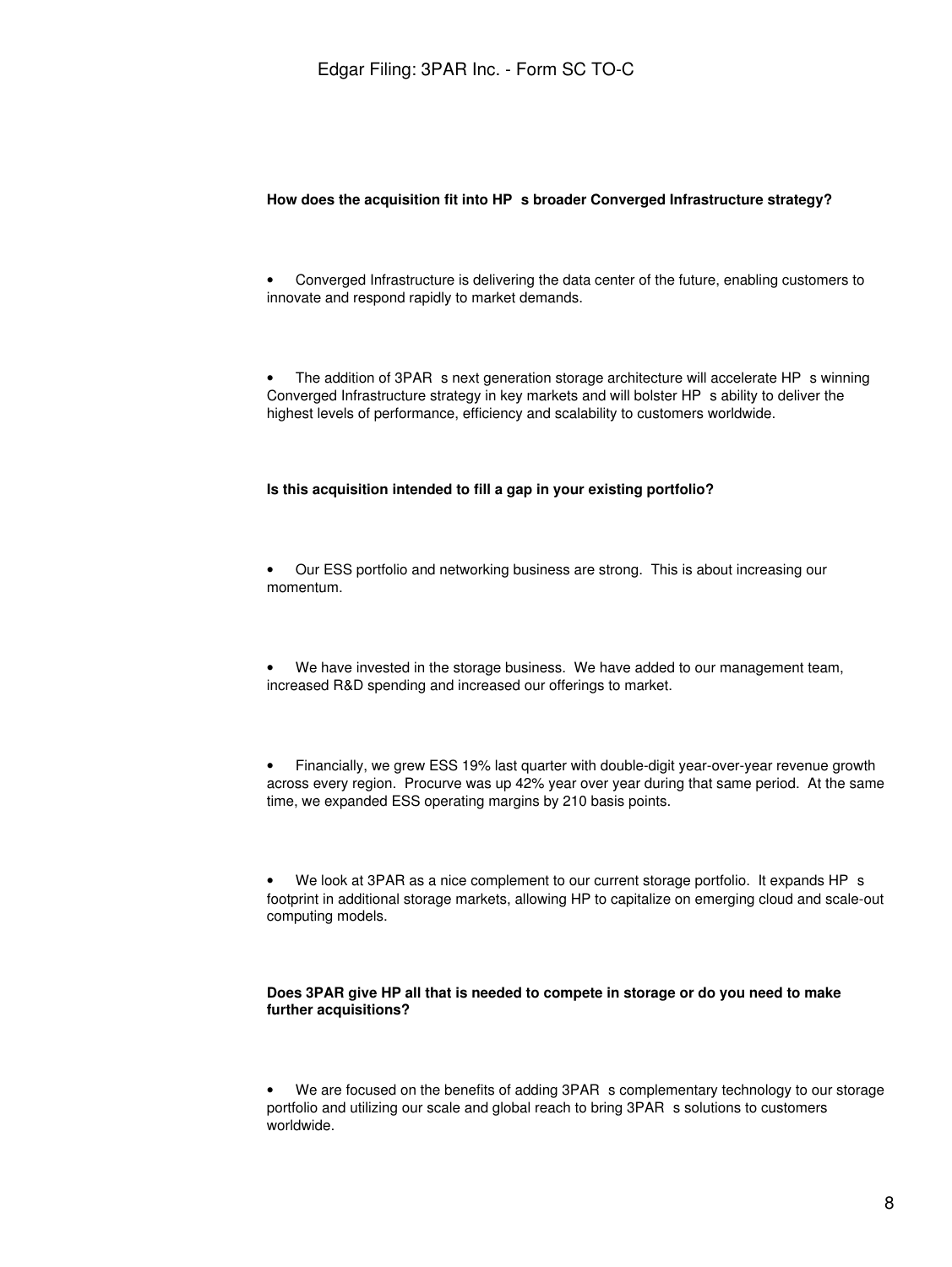• Just like elsewhere in HP s portfolio, our storage business will continue to grow through organic innovation, and we will continue to evaluate strategic M&A opportunities.

#### Does this acquisition change HP s storage addressable market?

• 3PAR would expand HP s footprint in additional storage markets, allowing HP to capitalize on emerging cloud and scale-out computing models.

#### **How is this likely to impact your market share in storage?**

• We anticipate that we will be able to grow in storage.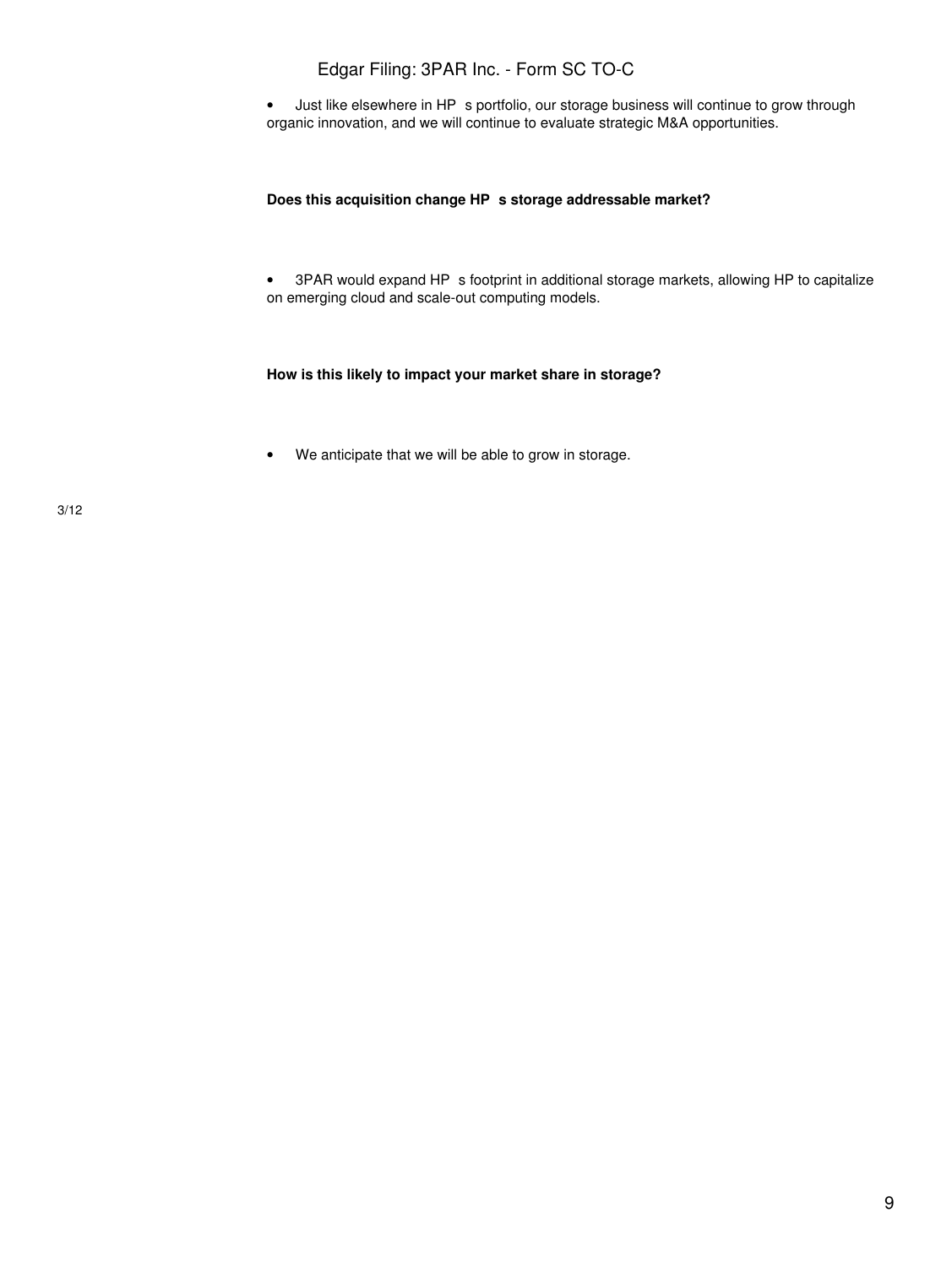#### Do HP s and 3PAR s products overlap?

3PAR s products and services are largely complementary to our existing storage portfolio.

#### **Is the acquisition primarily about technology leverage or market presence and positioning?**

The addition of 3PAR s highly-complementary storage architecture will accelerate HP s winning Converged Infrastructure strategy and will bolster HP s ability to deliver the highest levels of performance, efficiency and scalability to customers worldwide. Converged Infrastructure is delivering the data center of the future, enabling customers to innovate and respond rapidly to market demands.

3PAR expands HP s footprint in storage, allowing HP to capitalize on emerging cloud and scale-out computing models.

#### **3PAR uses a custom ASIC. Is this compatible with HPs Converged Infrastructure strategy?**

• Yes.

• Many high end products in storage and networking use custom ASICs to deliver advanced functionality. This is a very common approach. In the case of 3PAR, the custom ASIC is delivered on an industry standard Intel architecture platform and uses industry-standard interconnect and drive technology throughout the system. Based upon our due diligence and testing, we are very comfortable that 3PAR is compatible with Converged Infrastructure.

#### **Transaction Terms, Process and Financials**

#### **What are the terms of HP s proposal?**

• HP today proposed to acquire all of the outstanding shares of 3PAR for \$24.00 per share in cash, or an enterprise value of \$1.6 billion.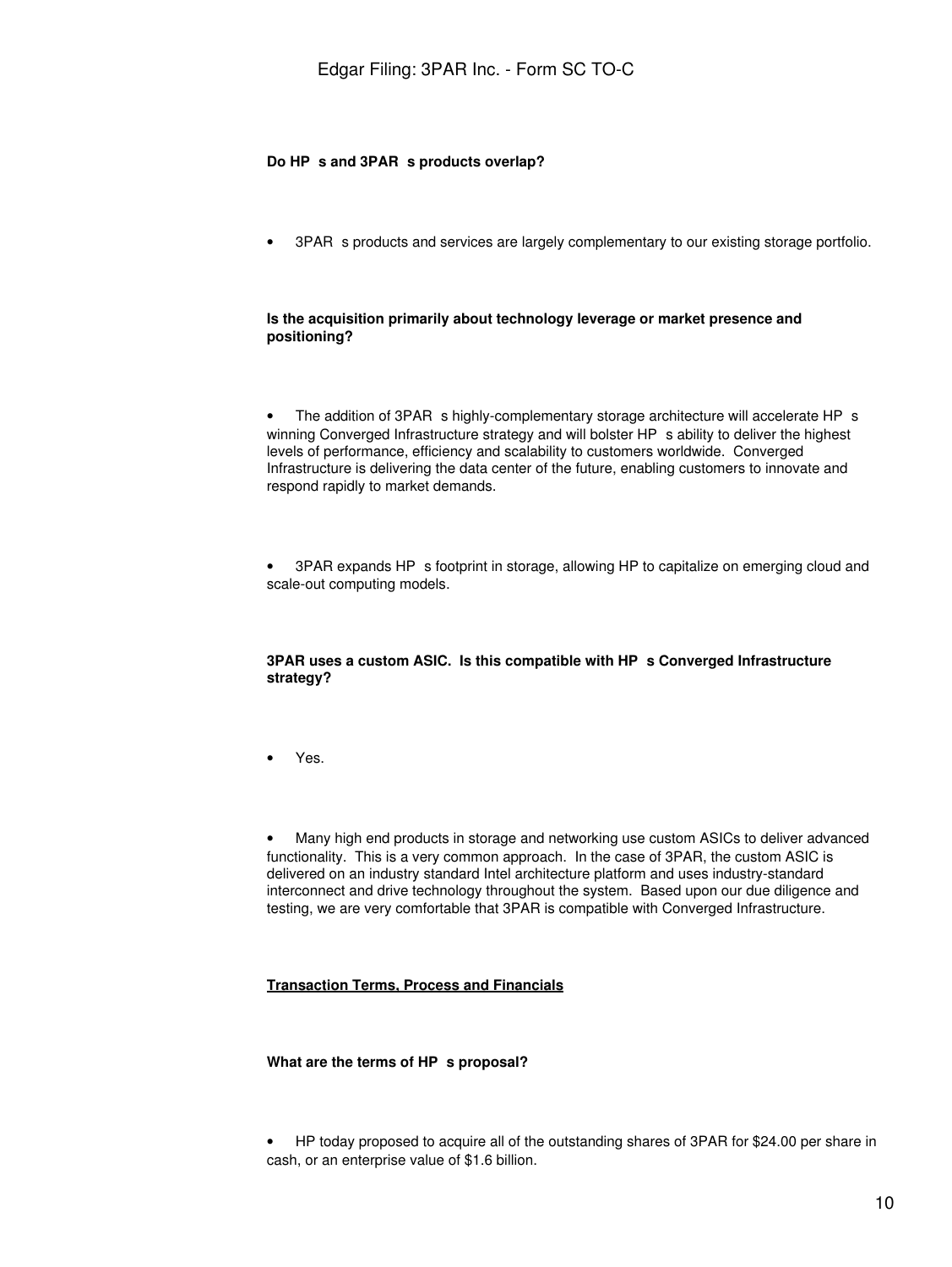• HP s proposal offers significantly superior value to 3PAR s shareholders. The all-cash proposal represents a 33.3 percent premium above the current offer by Dell. The proposal clearly qualifies as a Superior Proposal under 3PAR s existing merger agreement.

#### **Has HP been in contact with the 3PAR Board? If so, what has been their reaction to your offer?**

• Our offer today was communicated to the Board in the letter that we released publicly.

#### **Why are you making your offer public? Why not take the offer to the 3PAR Board first?**

• Our goal was to ensure that 3PAR and our shareholders, employees and other stakeholders all received access to information about HP s proposal at the same time.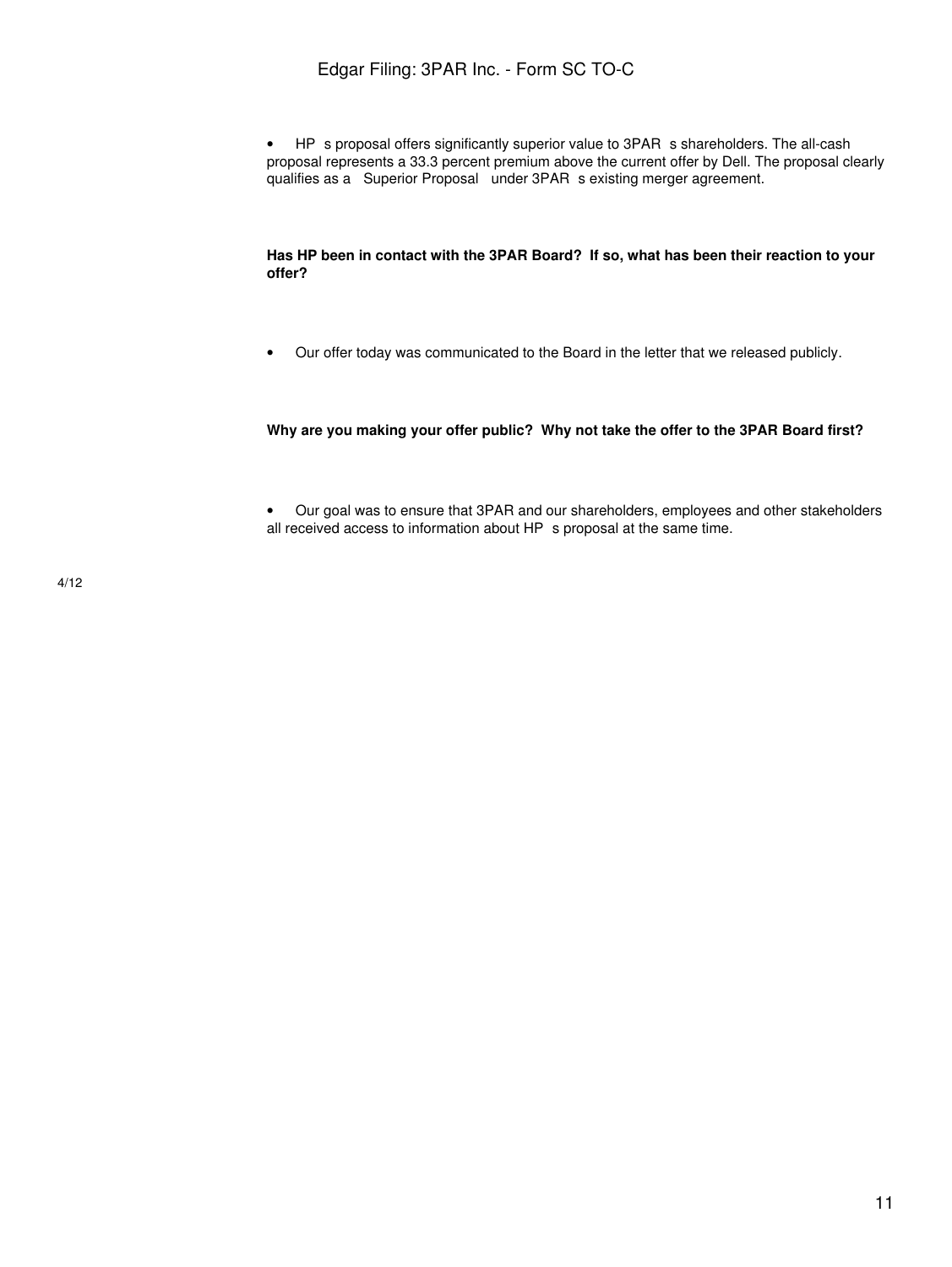• We are interested in discussing our proposal with the 3PAR Board. While we cannot speak for 3PAR, we believe our proposal will be welcomed as being in the best interests of 3PAR s stockholders, management, employees and customers.

#### Does Mark Hurd s resignation have anything to do with this deal?

• No.

#### Shouldn t HP focus on finding a new CEO instead of pursuing this acquisition?

• HP is in exceptional shape with significant momentum due in large part to our success over the last few years in achieving operational excellence in our business.

• Our long-term strategy, core strengths and strong market positions are unchanged and unaffected.

• Our Board has assembled a search committee responsible for swiftly guiding the search process to find the best person to lead the company. That process continues. The rest of our management team continues to focus on our jobs and running the business, including pursuing acquisitions that have the ability to create long-term value for our shareholders.

#### **What do you think are your chances for success in completing the acquisition of 3PAR?**

• We have done the work, we have the business case and we are confident in what we are doing.

• We believe our offer provides the most value for 3PAR shareholders and that we are uniquely positioned to execute this transaction by capitalizing on our global reach and superior routes to market.

**What synergies are you hoping to achieve?**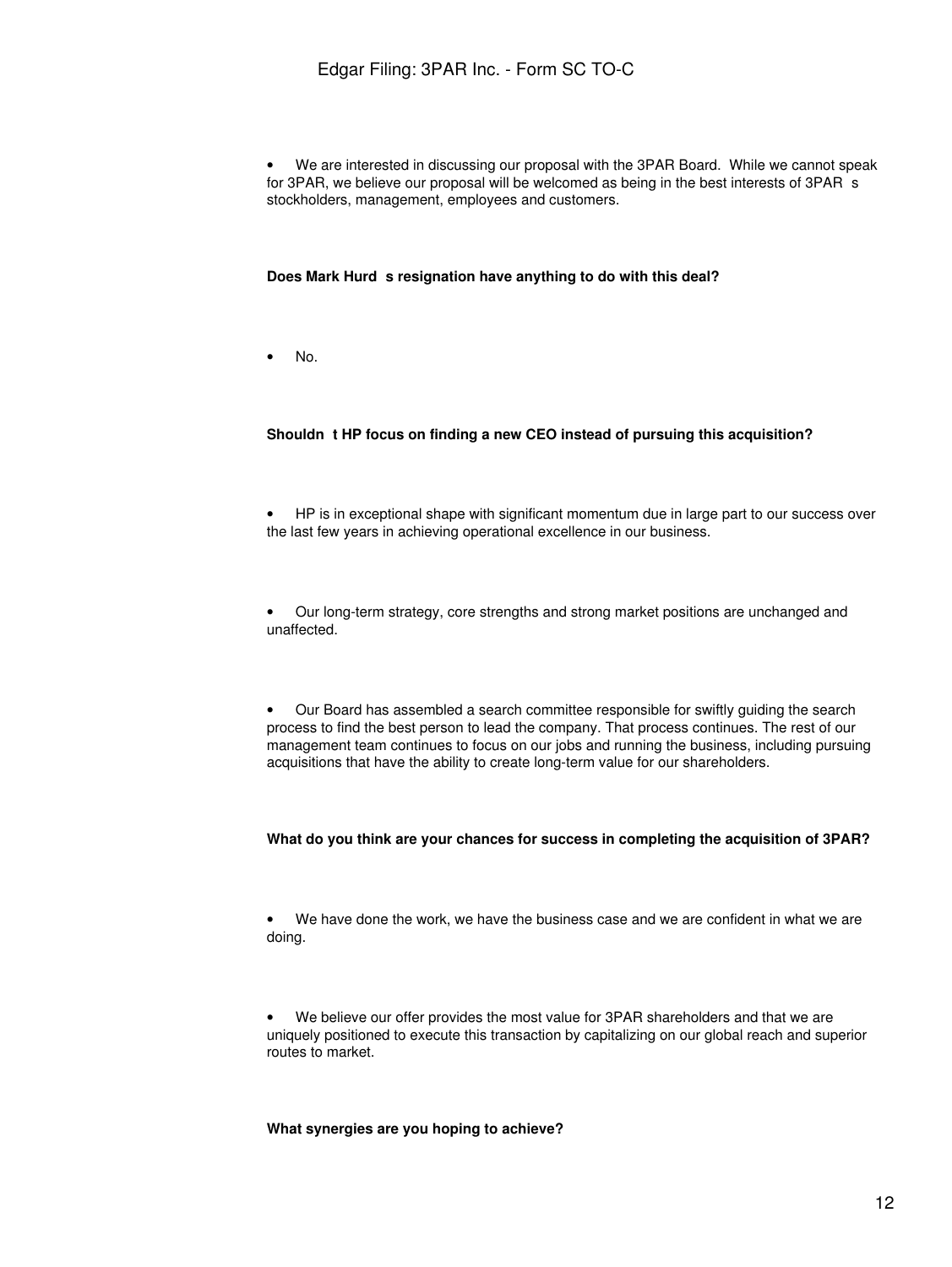• HP is the ideal fit for 3PAR. Our global reach, strong routes to market and commitment to innovation put HP in a unique position to maximize 3PAR s revenue growth. The breadth of HP s enterprise sales force and channel will open up more opportunities for the 3PAR solutions, including increased access to international markets and enterprise customers.

• 3PAR nicely complements HP s current storage portfolio, expanding HP s footprint in additional storage markets, allowing HP to capitalize on emerging cloud and scale-out computing.

• HP products are already certified to work with 3PAR s technology, enabling HP to bring 3PAR s storage systems to market immediately.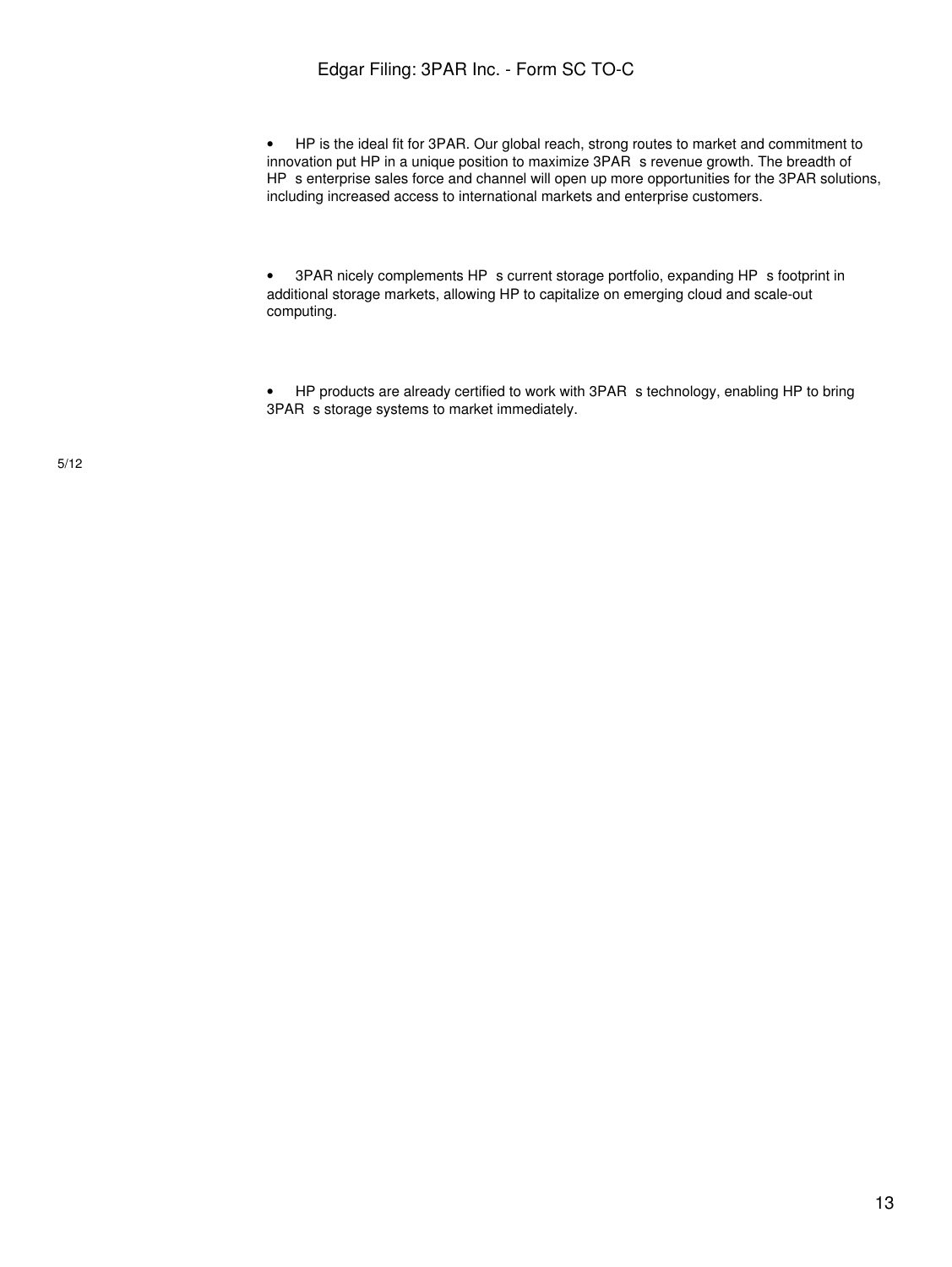#### **Did your Board unanimously approve the decision to make this proposal?**

• HP s Board of Directors fully supports this proposal.

#### **Had there been discussions underway between HP and 3PAR prior to the acquisition announcement by Dell?**

We know 3PAR s management team well. We conducted due diligence and built a strong business case.

• What we are announcing now is a continuation of the deal process. We are confident that HP s offer provides superior value for 3PAR s shareholders and a clear basis for proceeding at this time.

#### How do you think Dell will react to today s announcement?

• We cannot speak for Dell.

• HP is confident that our offer provides the most value for 3PAR shareholders and that we are uniquely positioned to capitalize on 3PAR s innovative storage solutions.

#### **Do you expect another company to make a proposal for 3PAR?**

• We will not speculate about that.

• HP is confident that our offer provides the most value for 3PAR shareholders and that we are uniquely positioned to capitalize on 3PAR s innovative storage solutions.

• We are excited about the prospect of adding 3PAR to our line of industry-leading businesses.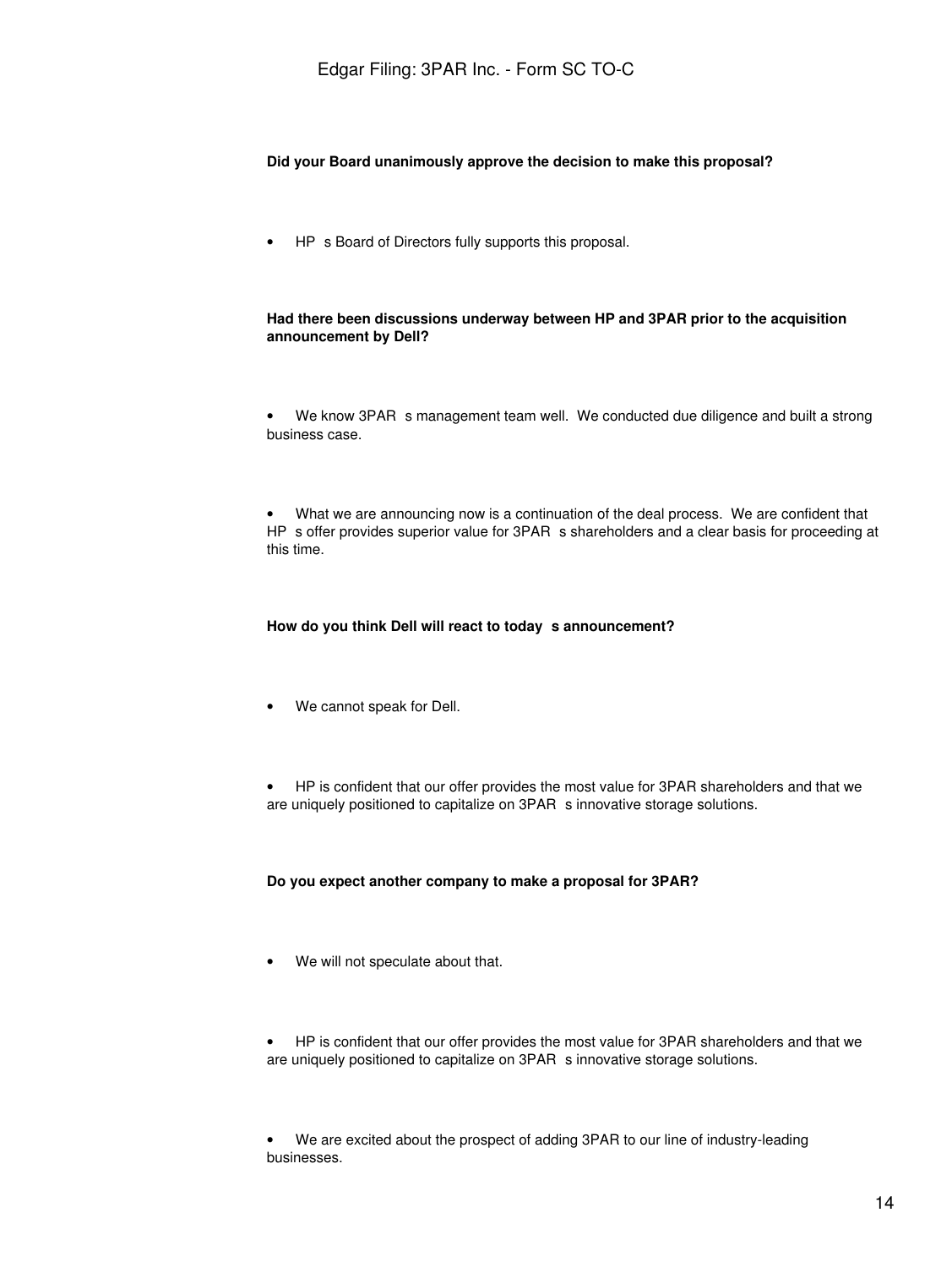#### **What is the dollar value of the acquisition?**

• \$1.6 billion.

#### **How was this valuation determined?**

- We know 3PAR s business and management team very well.
- We have built a strong business case to support our offer.
- We are uniquely positioned with our scale, global reach, and superior routes-to-market to create incremental value to 3PAR s already growing business.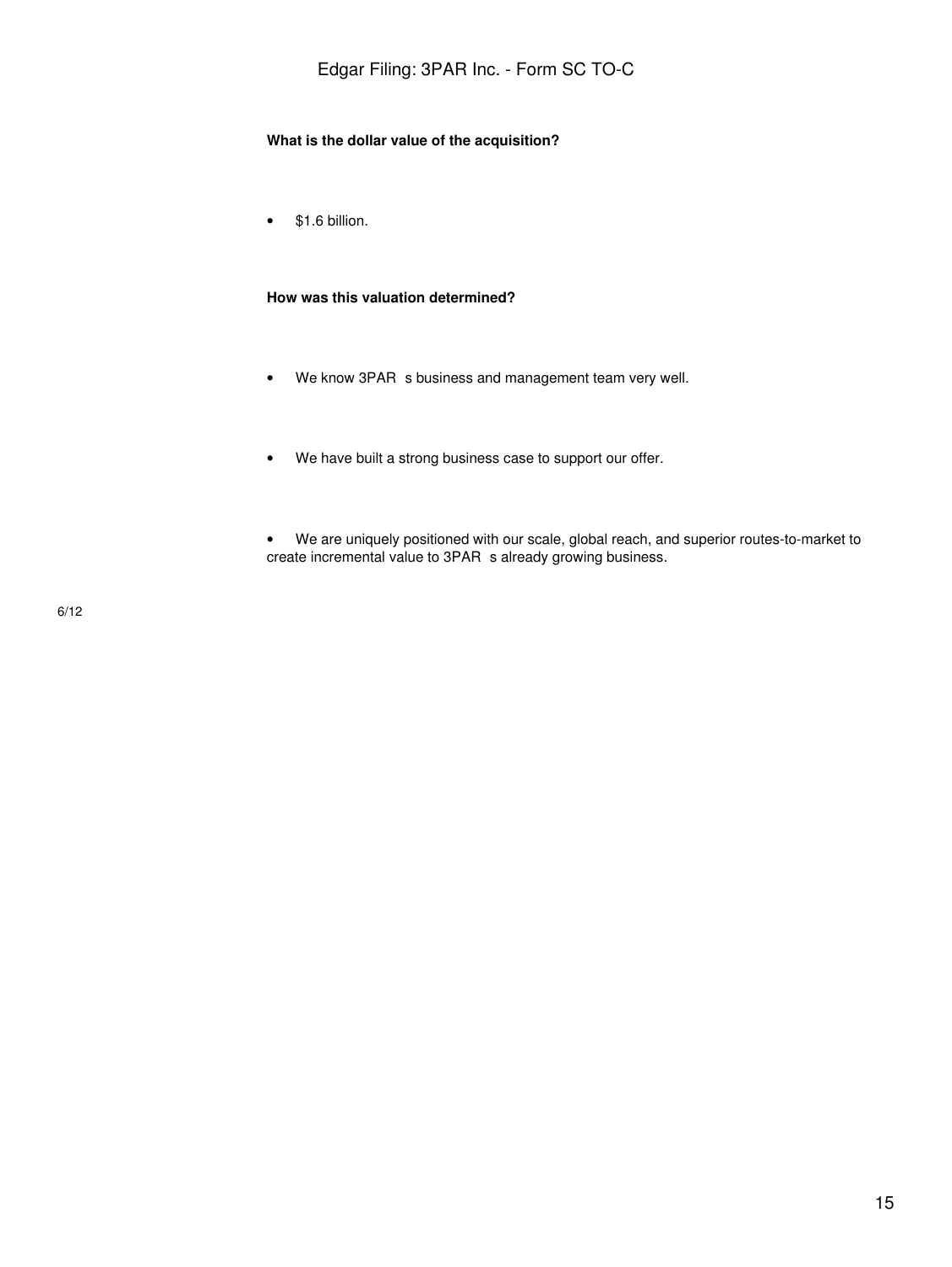#### **HP is offering a very high premium. Is HP overpaying for 3PAR?**

• No. HP is uniquely positioned to execute this transaction by capitalizing on our global reach and complementary product portfolio, and we believe our proposal provides compelling value to both 3PAR s and HP s shareholders.

• We have a strong business case and are confident this transaction makes strategic and financial sense.

#### **What is the financial impact of the transaction?**

- We expect the deal to close in calendar year 2010.
- We have not updated the fiscal fourth quarter guidance given on the earnings call last week.

• As for future quarters, we II be giving segment-level guidance at our Security Analyst Meeting in a month from now. But given the deal s size, we do not expect that any dilution from 3PAR will be material to either our GAAP or non-GAAP earnings per share in FY11.

#### **How is the transaction being financed?**

• The deal would be financed from HP s cash balances existing at the time that the tender offer is completed and is not subject to any financing contingencies.

#### **Will this acquisition preclude you from being aggressive with your share repurchases?**

- We have a strong balance sheet and cash flow generation.
- This deal does not preclude us from being active with share repurchases.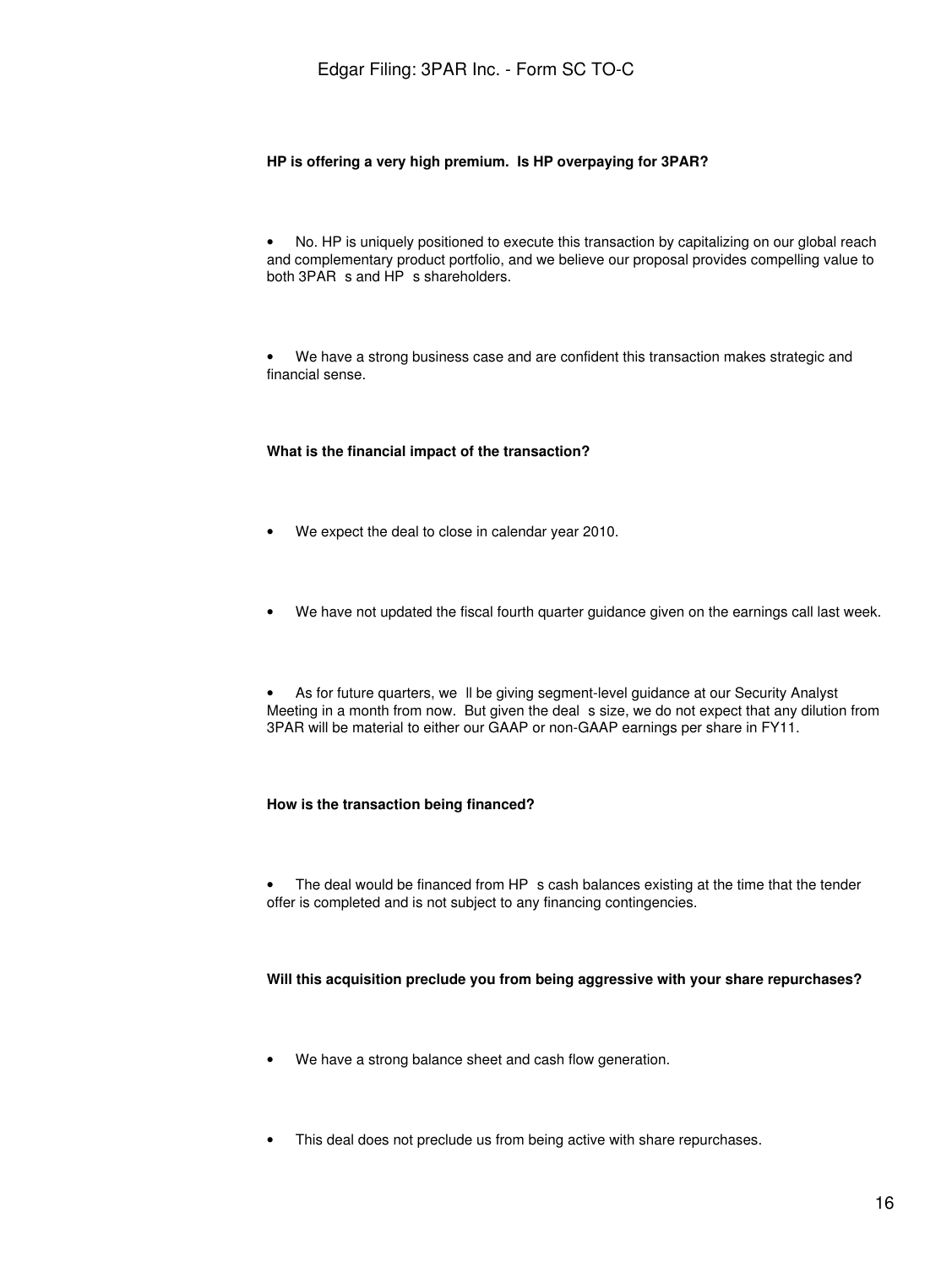• As we stated on last week s earnings call, HP had \$4.9B remaining in our current share repurchase authorization as of July 31, 2010. We thought the share price was attractive enough to invest \$2.6 billion in share repurchases in the third quarter. We expect to continue to be active buyers at our current share price levels.

#### **Does this acquisition impact your ability to make further acquisitions?**

• We do not expect the transaction to impact our ability to make future acquisitions.

#### **When do you expect the transaction to close? What are the major closing conditions?**

• The transaction close is subject to the successful conclusion of a tender offer and customary regulatory approvals. We expect it to close by the end of the calendar year.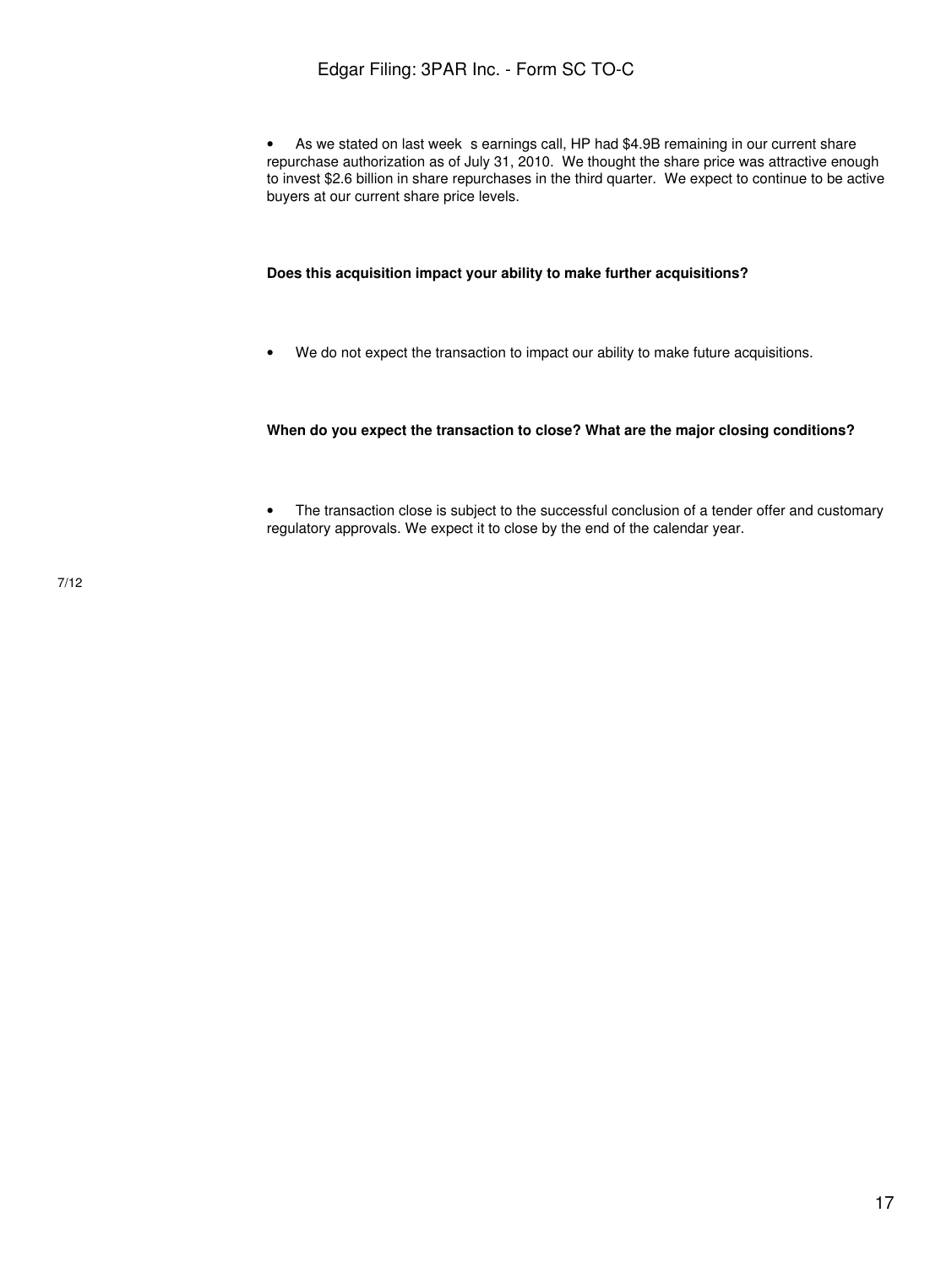#### **Who are your advisors?**

• JPMorgan is serving as HP s financial advisor, and Cleary Gottlieb Steen & Hamilton LLP is serving as its legal advisor.

#### **Integration**

#### **What are your plans for consolidating the two companies?**

• This and additional integration details would be determined through the course of a complete integration planning process.

#### **When will a product roadmap be provided?**

• We would not expect to provide information on a combined product roadmap until the integration planning process is completed.

#### **Will 3PAR s name change?**

• Following a successful transaction, HP would conduct a complete integration planning process that would look at the options for branding and communication.

#### **Where will 3PAR be headquartered?**

• This and additional integration details would be determined in the course of a complete integration planning process.

#### **What would happen to 3PAR s executives?**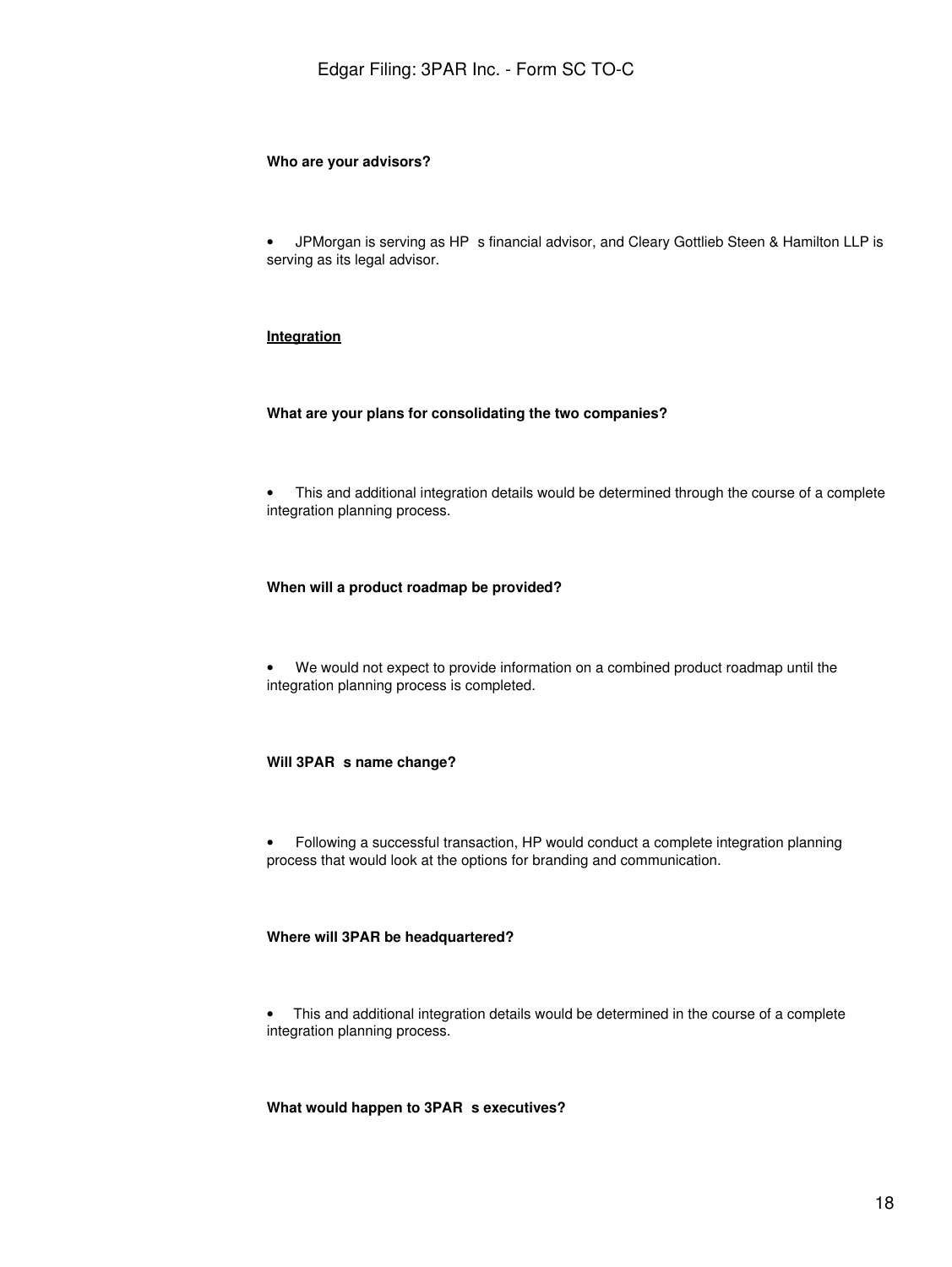• We have great respect for 3PAR s management team and its employee base, and we are excited about the prospect of working together going forward. Any potential employment decisions would be made as part of the integration planning process.

#### **Employees**

#### **Would any 3PAR employees be laid off as a result of the acquisition?**

• No specific plans have been finalized. HP s intention is to acquire an ongoing business, and HP will need most employees to continue in their current functions in order to maintain and grow the combined business.

• As with most acquisitions, there may be areas of overlap in certain roles. Any potential employment decisions would be made as part of the integration planning process. Employees and their representatives will be informed and, where required, consulted in accordance with local legal requirements as part of the integration.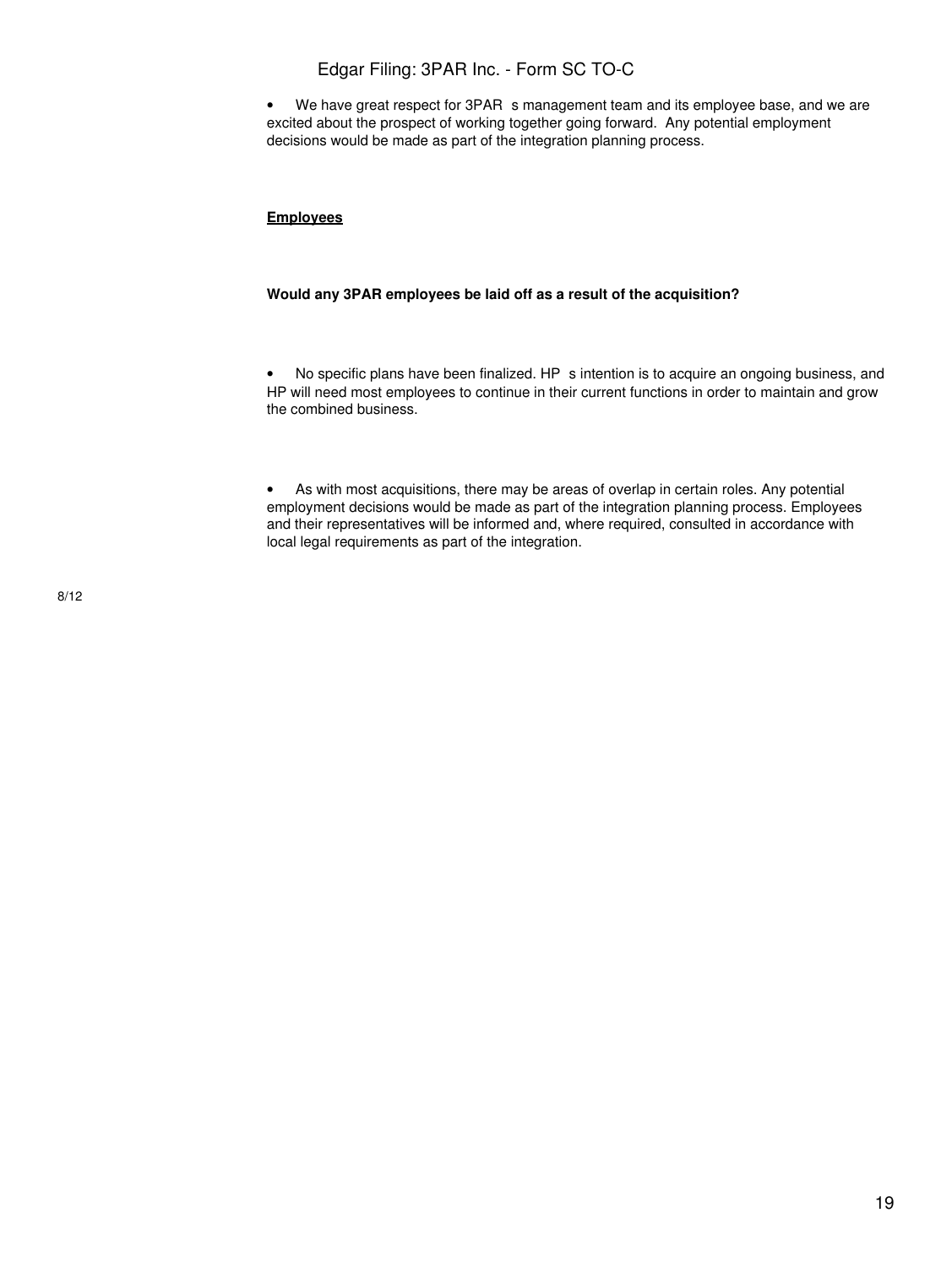#### **Would any 3PAR employees have to relocate as a result of the acquisition?**

This and additional integration details would be determined in the course of a complete integration planning process.

#### **What would happen to 3PAR employees current benefits and compensation?**

• This and additional integration details would be determined in the course of a complete integration planning process.

#### **What would happen to 3PAR employees equity awards?**

• 3PAR equity awards would be treated the same way as was contemplated by the Dell transaction, except that holders of 3PAR equity awards would also benefit from our superior proposal.

• All equity awards that are unvested at the time of the acquisition will be assumed by HP and converted into substantially similar HP equity awards. The terms of these awards will be the same as the terms under the 3PAR plan, except that the number of shares and exercise price will be adjusted to appropriately reflect the conversion. The vesting schedule, remaining option life, etc., will continue on the same terms as currently exist under those equity awards.

• All vested, unexercised equity awards will be cancelled and exchanged for a cash payment equal to \$24.00 per share minus the per share exercise price of the equity award (subject to tax withholding).

#### **Would there be new opportunities for 3PAR employees in terms of jobs and relocation?**

• This and additional integration details would be determined in the course of a complete integration planning process.

Many members of 3PAR s leadership team have prior connections with HP. Is this **familiarity with HPs operations and culture an additional benefit of the acquisition?**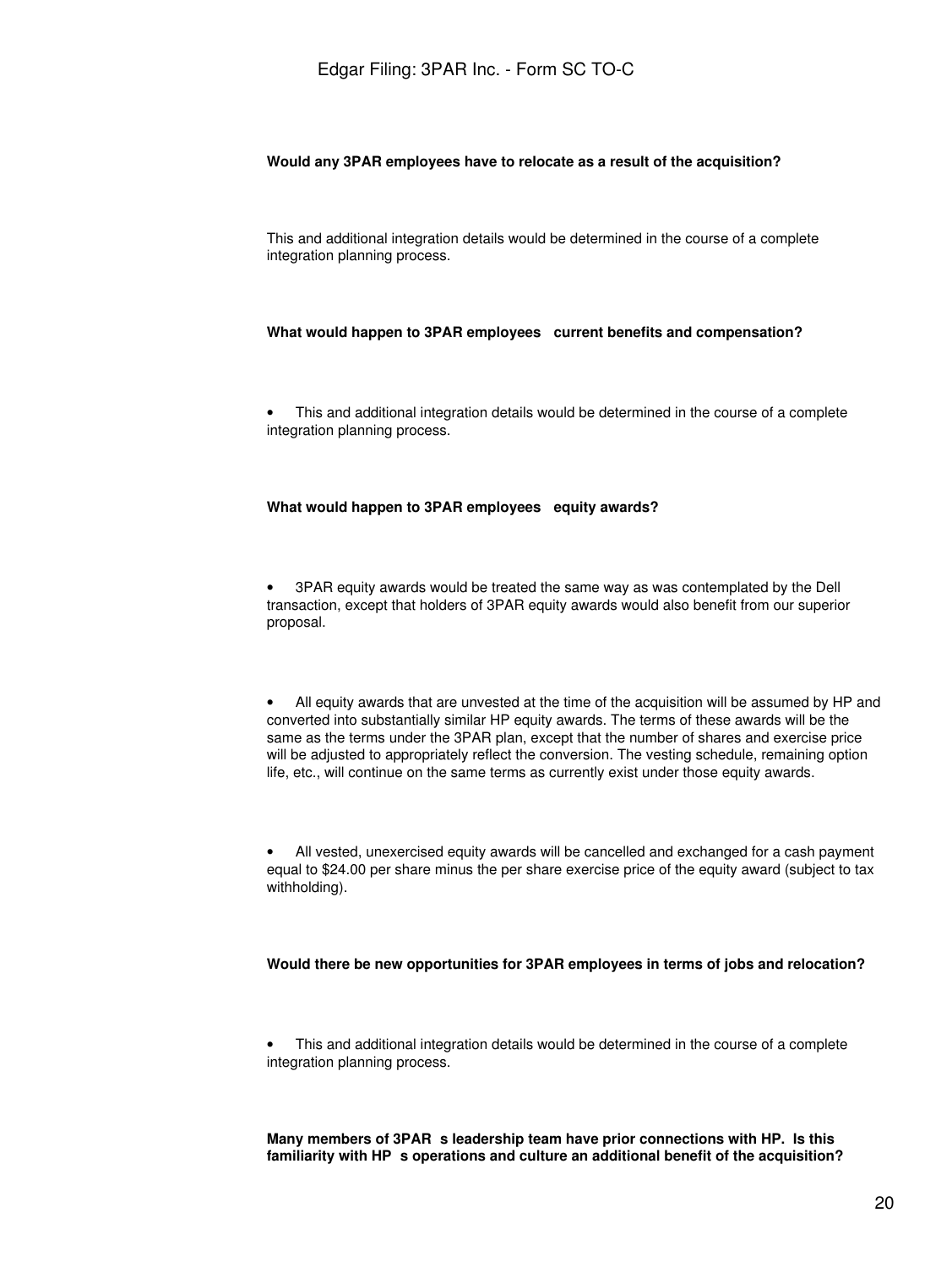• Yes. As Silicon Valley-based companies, HP and 3PAR share the same culture of innovation, and we have the highest respect for 3PAR, its employees and its management team.

### **Customers and Partners**

#### **What is the value to both 3PAR customers and HP customers?**

• 3PAR customers would benefit from the breadth of technology and support capability that HP has worldwide.

• Following a successful transaction, HP intends to invest in 3PAR technology and accelerate 3PAR s ability to bring new capabilities to market.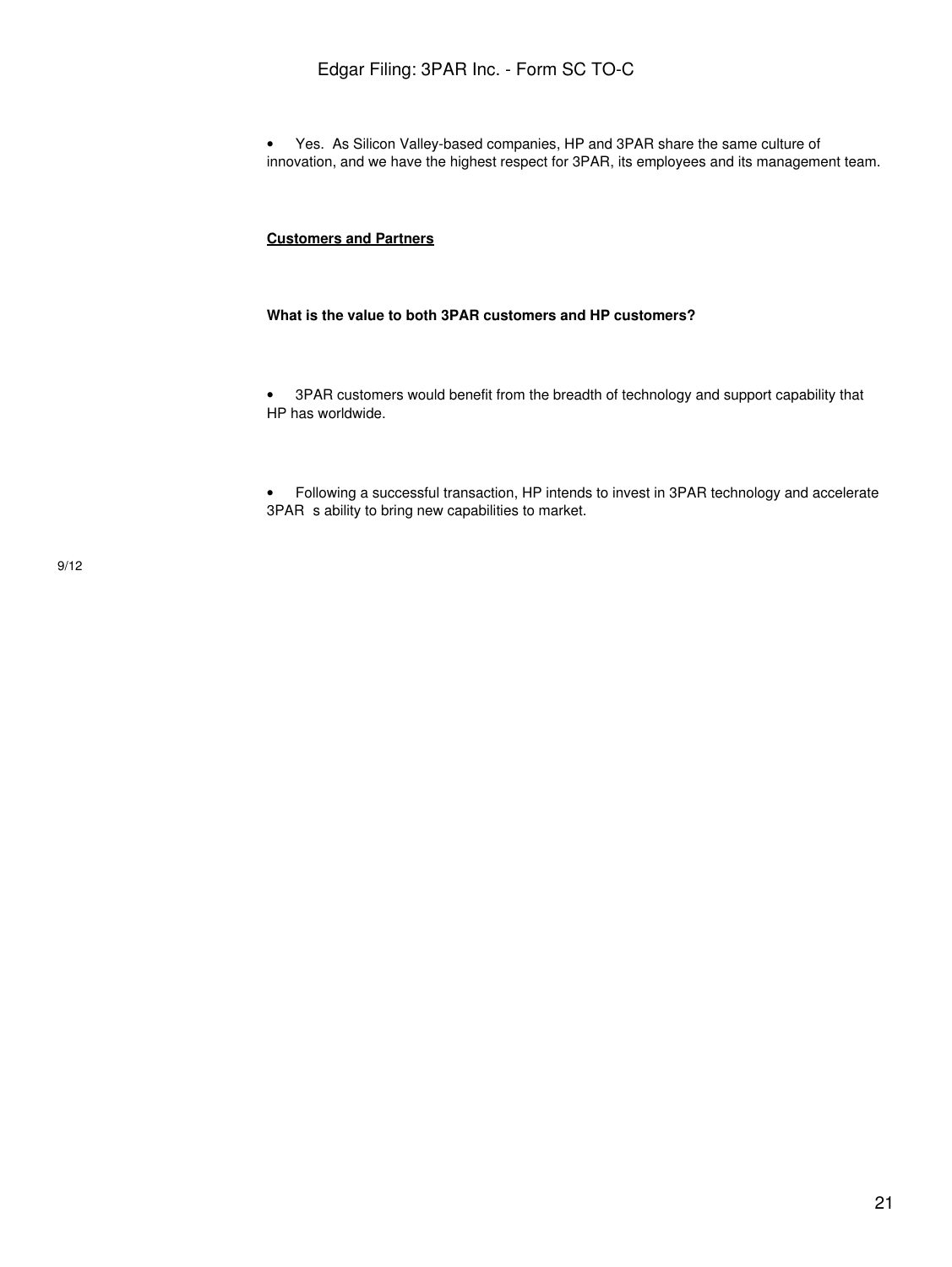• 3PAR will become part of HP s winning Converged Infrastructure strategy and will benefit from all of the other capabilities HP offers to IT customers around the world.

• HP customers will benefit by having another leading edge technology alternative that can help them realize their objectives in their storage infrastructure.

• 3PAR will help HP meet the needs of customers looking for next generation storage solutions such as virtual computing, scale-out and private cloud.

#### What is the profile of 3PAR s customer base?

• 3PAR has been successful selling its T-Class storage systems to enterprise customers throughout the world.

- The majority of 3PAR s customers are based in the United States.
- 3PAR has a strong presence in the service provider market and has relationships with many top service provider customers.

• 3PAR has customers in a wide range of industries that have implemented its products for general purpose storage applications and emerging use cases such as private cloud computing.

• More recently 3PAR has begun to develop mid range solutions with its new F-Class systems.

#### **What is the value to partners?**

• HP channel partners will get the benefit of the combined investments that HP and 3PAR have made in developing leading edge converged infrastructure and storage platform technologies.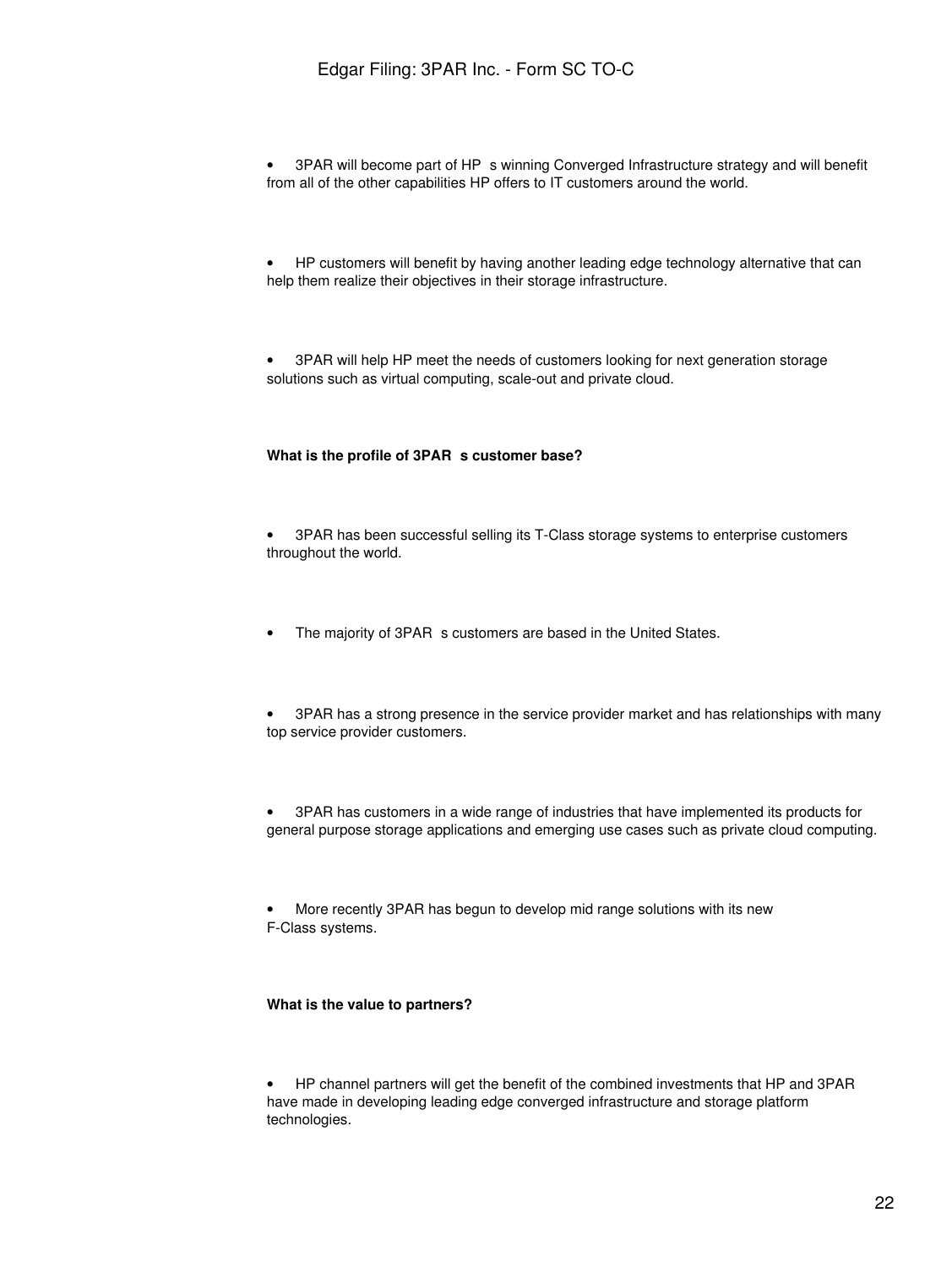• The addition of 3PAR storage technology to the HP portfolio will give partners opportunities to develop new product and service revenue streams and will help them offer leading edge solutions to their customers.

#### **Who are the biggest partners that the two companies have in common and how will this affect their partnership with HP going forward?**

• HP and 3PAR partner with many of the same technology companies and go-to-market partners.

• Both HP and 3PAR take advantage of Intel architecture platforms as part of a converged infrastructure approach to developing technology on industry standard technologies.

• HP and 3PAR fully support the VMWare virtualization software platform.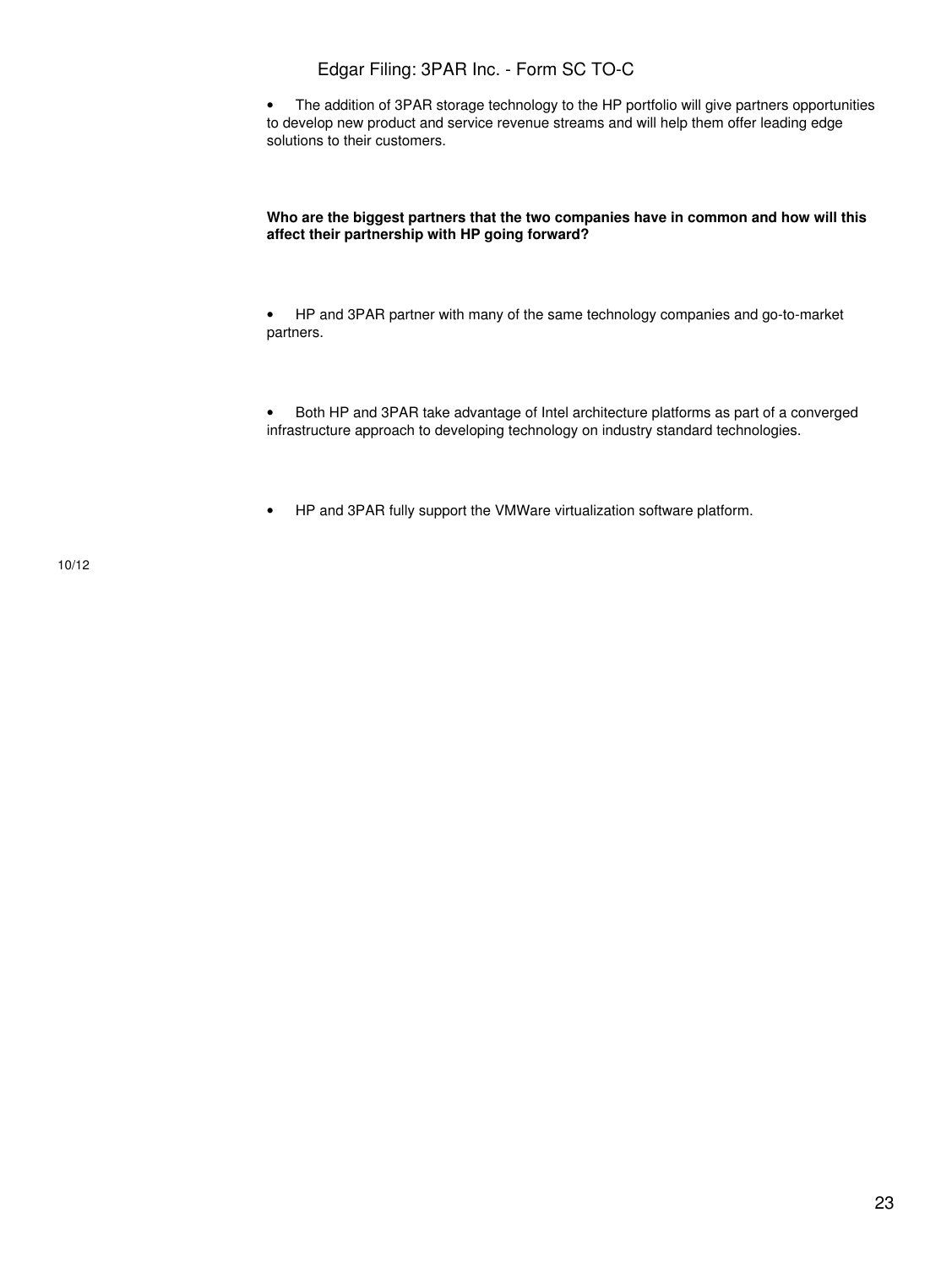• We expect that by combining our resources we will be able to work with and support the strategic technology partners even better in the future.

#### **How much customer base overlap is there between the two companies?**

• Because of the breadth of HP s global reach and the diversity of HP s customer base, many of 3PAR s customers have a relationship of some sort with HP today.

#### **Would this acquisition impact any existing project, deployment or services engagements?**

• Until closing, each of the companies will continue to operate as an independent company, business as usual. So we do not anticipate that a potential transaction would have any near-term impact existing projects, customer deployments, or services engagements.

#### **What customer sales opportunities does HP anticipate will be created as a result of the acquisition?**

• We believe that HP is uniquely positioned to capitalize on 3PAR s innovative storage solutions by utilizing our global reach and superior routes to market to deliver 3PAR s products to enterprise customers worldwide.

#### **What would the go-to-market strategy be for the combined entity?**

• We believe that HP is uniquely positioned to capitalize on 3PAR s innovative storage solutions by utilizing our global reach and superior routes to market to deliver 3PAR s products to enterprise customers worldwide.

HP products are already certified to work with 3PAR s technology, enabling HP to bring 3PAR s storage systems to market immediately.

• HP offers industry-leading routes to market, unmatched by other competitors.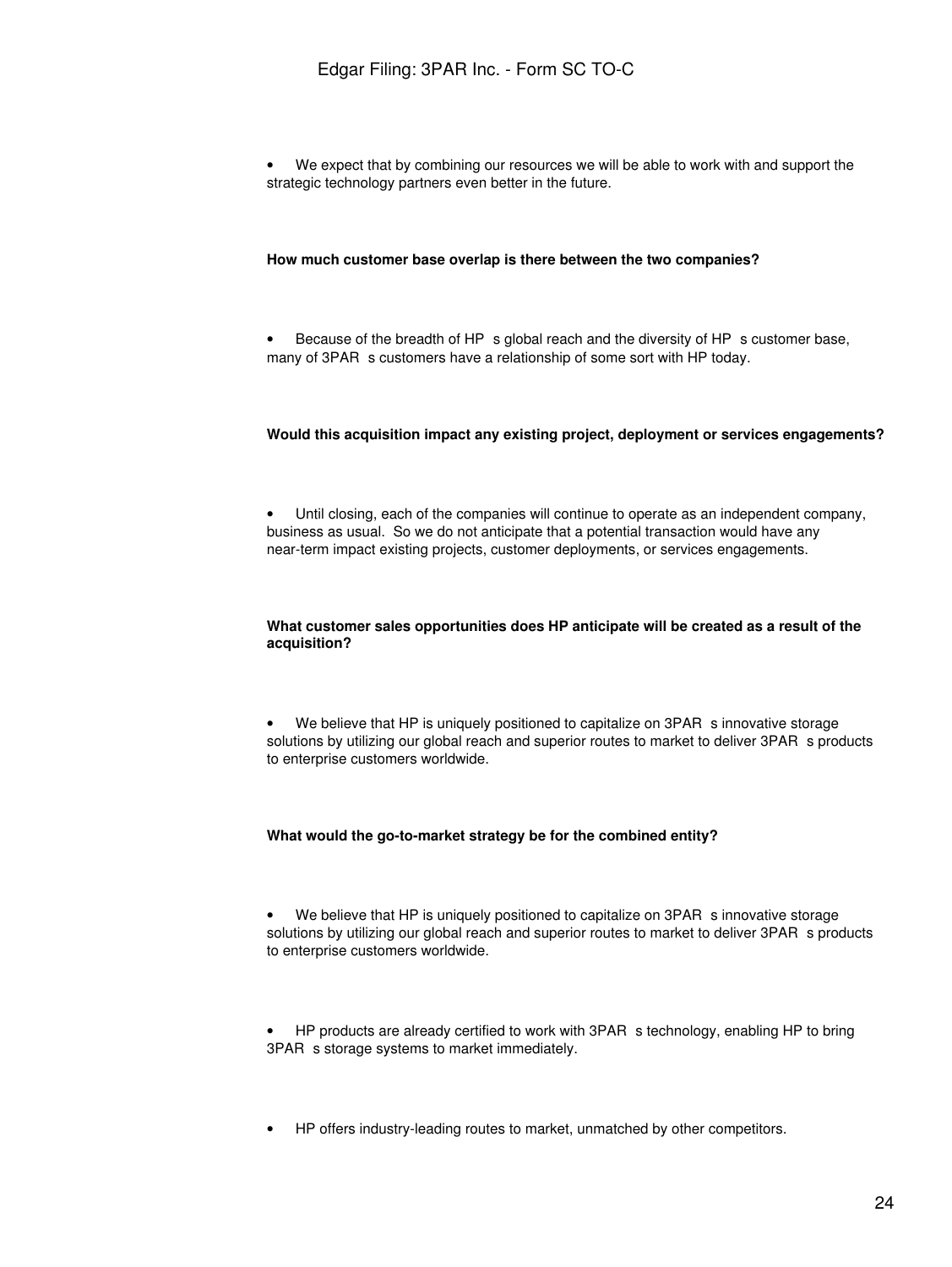• HP intends to invest in 3PAR technology, accelerating its ability to bring new capabilities to market.

How would the combination impact HP s business mix?

• HP anticipates that it will be able to grow its presence in storage.

###

11/12